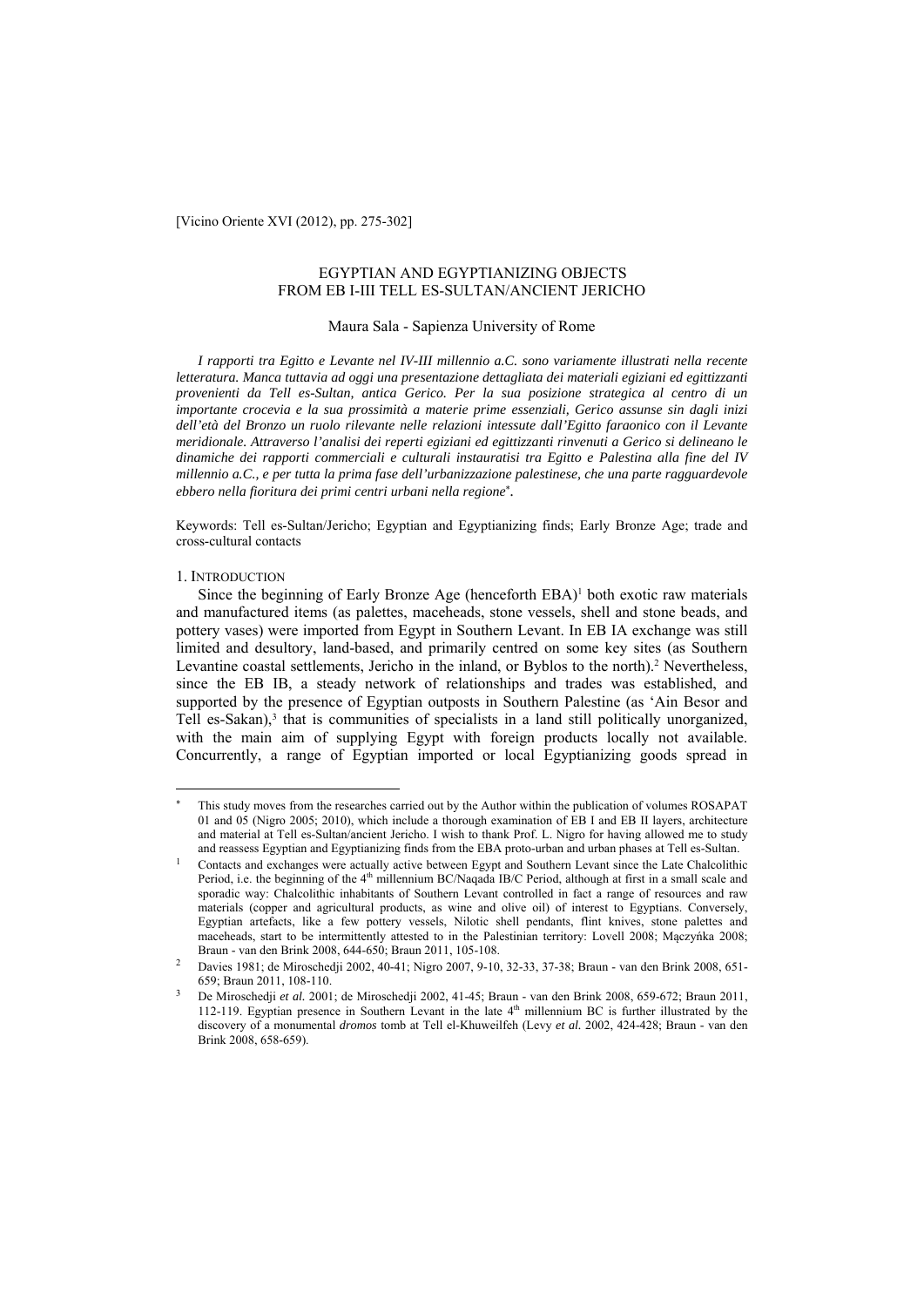Southern Levant, mostly in south-western Palestine, where the phenomenon of Egyptianizing pottery became predominant  $(\xi 2.5)$ , and a wealth of prestige objects started to be traded in.

Egyptian presence in Southern Levant retreated at the beginning of EB II, possibly in connection with the establishment of the Palestinian urban society and the emergence of local polities exercising a stronger territorial control, and, on the other hand, as a consequence of the intensification of royal maritime trades putting the overland route out of use.4 Nevertheless, Egyptian agents supervising economic interests of Egyptian royal courts were still active in EB II Palestine,<sup>5</sup> accomplishing trade and diplomatic tasks between the Pharaonic state and the Palestinian rulers in charge of procuring stuffs that Egypt needed: oils and resins, as well as wine. The retrieval of Palestinian objects (mainly ceramic containers) in the coeval necropolises of Egypt (I-II Dynasties), points to the presence of a continuous and enduring exchange.6 The direct exploitation of the Palestinian land by Egyptian colonists was thus replaced by royal Egyptian agents residing in Canaan, dealing with the Palestinian rulers, and exchanging with them luxury objects against local products required by the Pharaonic state. Palestinian elites on their own adopted and looked for valuable Egyptian artefacts as insignia of their emerging status, because of their exotic raw material, sophisticated technique of manufacturing and faraway origin.

The pattern of Egyptian-Palestinian relationships continued the same dynamics in EB III, with Egyptian emissaries in the Palestinian territory (as it has been hypothesised for Khirbet Yarmouk), $7$  and the Palestinian urban ruling class adopting Egyptian commodities as forms of royal and elite display, in order to reinforce social hierarchies and their political governance. It is not by chance that in EB II-III prestige Egyptian items are mainly found in temple, palatial and rich tombs contexts (implying elite acquisition of such goods), where they were transmitted as well with an intrinsic heirloom value. In this phase the sea route to Byblos took indisputably the dominant role in the Egyptian-Levantine trade, and the economic relationships between Egypt and Western Asia were reorganized. Notwithstanding this, direct relationships between Egypt and Southern Levant (both overland and maritime) did not cease, neither in EB II, nor in EB III: Egyptian funerary inscriptions also suggest that commercial expeditions (and sometimes also military ventures) were sent from Egypt to Palestine during the Old Kingdom.8

 $\overline{a}$ 

<sup>4</sup> De Miroschedji 2002, 45-47. Tyre and Ashqelon are candidates as possible EB II ports, until seafarers gained

experience to move farther afield up to Byblos since the late Second Dynasty.<br>The presence of an Egyptian representative has been hypothesised at Khirbet Kerak, where an Egyptian jug and a local jug inscribed with an Egyptian hieroglyphic inscription were found in EB II layers: Greenberg - Eisenberg 2002, 214-221; Greenberg *et al*. 2012, 96; Sowada 2009, 36-37. Khirbet Kerak was in fact a pivotal

Especially Light-Faced Painted Ware ("Abydos Ware"), and Red-Polished jugs witness wine and perfumes exports from Palestine towards Egypt, as well as pattern-combed jars testify to the export of olive oil. Sowada 2009, 109, 127.

<sup>8</sup> Helck 1971, 16-17; de Miroschedji 2012.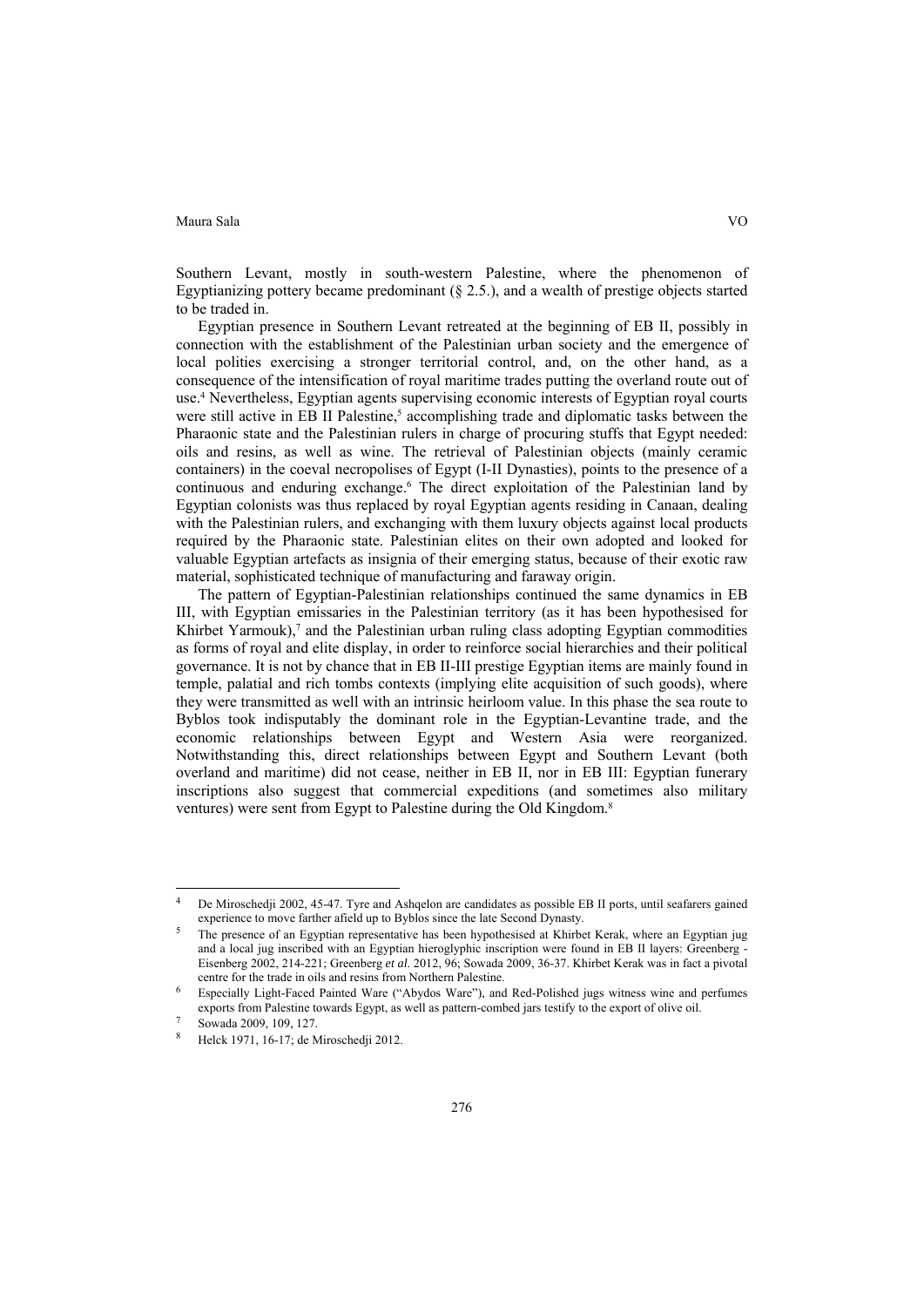# 2. THE CORPUS OF EGYPTIAN OBJECTS IN EB I-III SOUTHERN LEVANT

Imported Egyptian manufactured items attested to in EBA Southern Levant include mainly luxury objects, either traded as gifts and diplomatic exchanges, or acquired by local leaders as insignia of status for their value: prestige exotic trinkets contribute to elite differentiation at the dawn of Palestinian urbanization. Egyptian artefacts also inspired a local production of Egyptianizing objects, above all in the EB II-III urban phase, intended to satisfy a local high-level consumption related to the presence of a developing stratified society.

Three main categories of high status objects were exported during the late  $4<sup>th</sup>$  -  $3<sup>rd</sup>$ millennium BC from Egypt to Southern Levant, identified as Egyptian according to their typology/shape, raw material,<sup>9</sup> and technique of manufacture: stone palettes ( $\S$  2.1.), stone maceheads ( $\S 2.2$ .), and stone vessels ( $\S 2.3$ .). They all belonged to a pattern of luxury gift exchange or prestige trade items between elites in antiquity. Egyptian beads and personal ornaments, primarily in carnelian, steatite, frit/faïence or Nilotic shells, are present as well, mostly in funerary contexts (§ 2.4.). Finally, a series of Egyptian and Egyptianizing ceramics from Southern Levant (§ 2.5.), among which the "lotus vase" typology present since the beginning of EB I until EB IIIB, further illustrates EBA Egyptian-Palestinian contacts. Conversely, perishable goods imported from Egypt, like textiles, basketry, wooden and bones items (as toilette articles),<sup>10</sup> are often difficult to be recorded in the archaeological evidence.11 They are not quoted at Tell es-Sultan; thus they are not dealt within this paper.

# 2.1. *Palettes*

Cosmetic siltstone/greywacke palettes were a prominent feature of Egyptian material culture since the  $4<sup>th</sup>$  millennium BC (above all in funerary contexts),<sup>12</sup> and they started decreasing towards the end of the First Dynasty. By the Naqada IIIB Period, a simpler form of square/rectangular palette with incised lines around the edge becomes prominent, while concurrently a few palettes begin to feature relief carving and to be linked to the expression of elite cultural and ceremonial values, becoming at times royal objects of display and insignia of power (as in the case of stone maceheads;  $\S$  2.2.).<sup>13</sup>

Egyptian siltstone palettes, in their commoner shapes, appear in Southern Levantine EB I-III settlements and funerary contexts, holding a prestigious character deriving from their exotic origins and craftsmanship.14 They were imported in small quantities since the

l

<sup>9</sup> A large range of stones, i.e. geological resources, was available in ancient Egypt, such as red and white and black and white breccia, grey-green siltstone, creamy travertine, black and white diorite porphyry, mottled limestone, rock crystal and dark basalt (Klemm - Klemm 2008). Except for limestone, rock crystal and basalt, other materials were not locally available in Palestine.<br><sup>10</sup> To be mentioned, the bone comb, the dagger handle and the carved breast cones from Sanctuary A, at 'Ai/et-

Tell (Hennessy 1967, 71; Callaway 1972, 302-304).<br><sup>11</sup> Sowada 2009, 237-238.

<sup>12</sup> Kroeper 1996.

<sup>13</sup> Petrie 1953, 1, pls. A-K; Wengrow 2006, 41-44, 140-142.

Siltstone is not known from Palestine, and the closest source were the Wadi Hammamat quarries in Upper Egypt (Klemm - Klemm 2008, 307-309; Teeter [ed.] 2011, 70).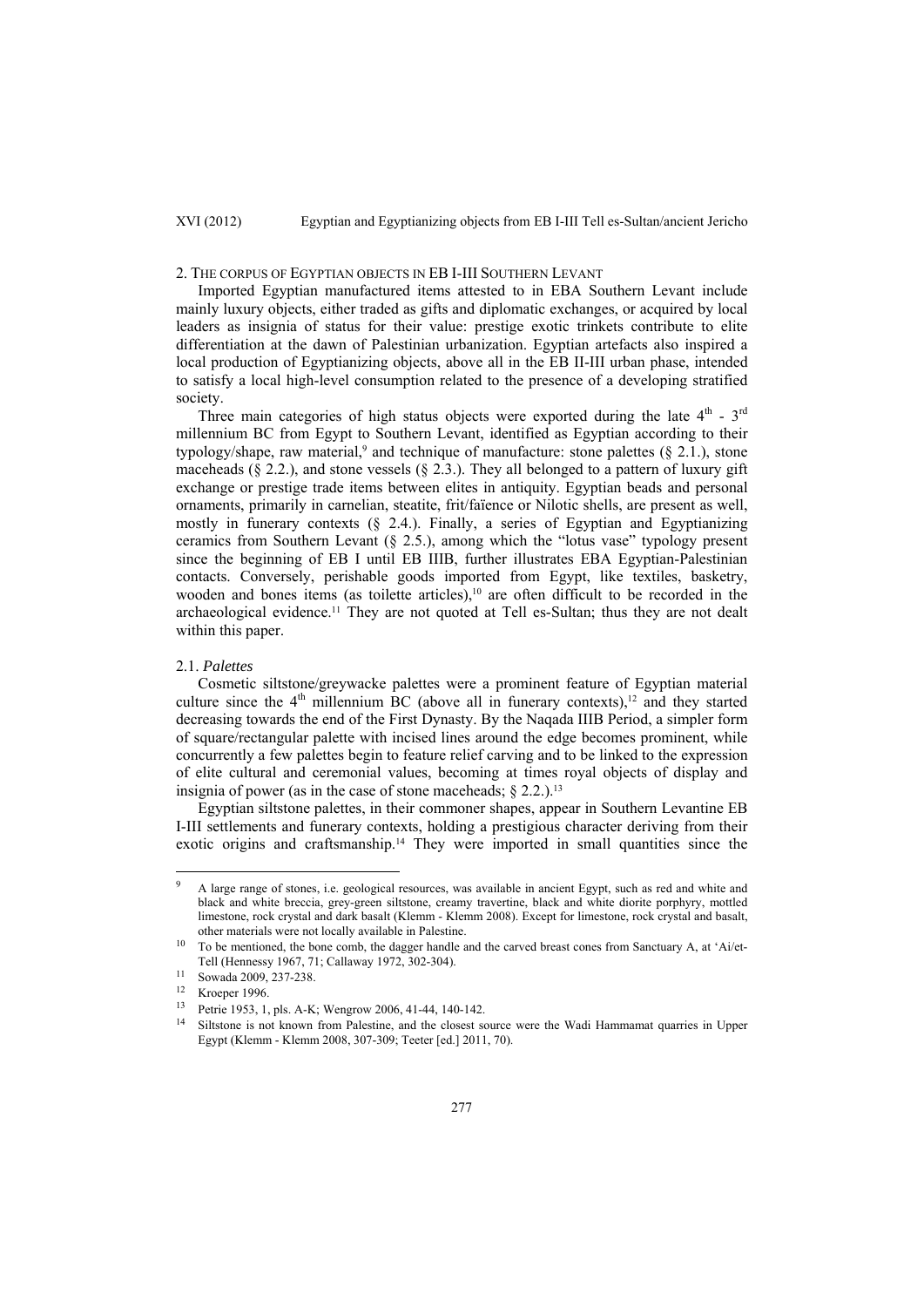beginning of EB I, as attested by the specimens retrieved at Gaza, Azor (Tomb 4), Tell el- 'Areini,<sup>15</sup> in the Wadi Ghazzeh,<sup>16</sup> and at Jericho (§ 3.1.). An Egyptian palette was also found in a late EB IB/EB II tomb in the cemetery near 'Ain Assawir, together with other Egyptian objects (all apparently high status imports).<sup>17</sup> Imported palettes belonged to different types, mainly animal-shaped items, among which fish was a most popular theme (like the Gaza specimen testifies);<sup>18</sup> or rectangular types bordered by one or two parallel incised lines (like the Jericho and Assawir specimens attest),<sup>19</sup> frequently with a hole drilled at the top.

The Palestinian corpus of Egyptian siltstone palettes increases in the EB II-III, primarily in the square/rectangular typology, when actually their use started decreasing in the Egyptian motherland: their diffusion in Southern Levant appears thus much later than the floruit of the type in Egypt,<sup>20</sup> as testified by the palette from Tell el-Khuweilfeh (and a handful of siltstone fragments);<sup>21</sup> the four specimens from Bab edh-Dhra<sup> $22$ </sup> (along with Egyptianizing items made from local stones);<sup>23</sup> the fragmentary item from Numeira;<sup>24</sup> the diorite palette from 'Ai;<sup>25</sup> and the three specimens from Khirbet Kerak.<sup>26</sup> One more siltstone palette, of a slightly different type, comes from EB II Arad,<sup>27</sup> and two from EB III Khirbet Yarmouk.28 Moreover, since EB II, items imported from Egypt were more often

 $\overline{a}$ 

<sup>&</sup>lt;sup>15</sup> Sowada 2000, 1532; de Miroschedji 1992; Ben-Tor 1975a, 28, fig. 14:1, pl. 21:2-3; Sowada 2009, 228.<br><sup>16</sup> A siltstone palette was found in Chalcolithic/EB IA layers, together with two limestone maceheads and Gerzean fl

<sup>&</sup>lt;sup>17</sup> Yannai 2002, 338, 340-341, fig. 22.1:22; Braun - van den Brink 2008, 671; Teeter (ed.) 2011, fig. 12.23:1.<br><sup>18</sup> Teeter (ed.) 2011, 160, cat. n. 6; Wengrow 2006, fig. 5.4. Animal-shaped palettes spread in Egypt above a

<sup>&</sup>lt;sup>19</sup> Teeter (ed.) 2011, 199, cat. n. 51. Egyptian palettes tend to become simpler in shape since the beginning of Naqada III/ Dynasty 0/Palestinian EB IB. Squared palettes with a border incised on one face with one to three lines appear since the end of Naqada II, and become the most commonly encountered type in Naqada III.<br><sup>20</sup> Different hypotheses have been advanced to explain this chronological divergence, suggesting that they could

be either heirlooms from an earlier period, products of tombs robbing, or results of long-term exchange mechanisms (Sowada 2000, 1531-1534; 2009, 243-244.)<br>21 Jacobs 1996.<br>22 Two from Field YVI (Bog n. 1262 and 2024; Bogt. So

<sup>22</sup> Two from Field XVI (Reg. n. 1262 and 2924: Rast - Schaub 2003, 294, fig. 10.39:2, 400, fig. 12.6:3-4), one from Charnel Houses A21 (Rast - Schaub 1989, 343; Wilkinson 1989, 455, fig. 261:7), and one from Charnel Houses A51 (Rast - Schaub 1989, 384-385; Wilkinson 1989, 454, fig. 261:3). See also Sowada 2009, 95-97, fig. 18, pl. 13. 23 Two specimens from Charnel Houses A22 (Reg. n. 1900, 3364: Sowada 2000, 1529-1530, fig. 1c, 1e), three

from Charnel Houses A51 (Wilkinson 1989, 452-454, fig. 261:1-2, 4), two from Charnel Houses A41 (Wilkinson 1989, fig. 261:5-6). See also Sowada 2009, 95-97, fig. 18, pl. 13.<br><sup>24</sup> Sowada 2000, 1528-1529, fig. 3b; 2009, 93-94, pl. 13.

<sup>&</sup>lt;sup>25</sup> Marquet-Krause 1949, 60, pl. 38.482.<br><sup>26</sup> Crasulation: Fiscal and 2002, 214.5 c.

<sup>26</sup> Greenberg - Eisenberg 2002, 214, fig. 13.2.

<sup>27</sup> Amiran *et al.* 1978, 55, pl. 68:21.<br><sup>28</sup> Sowada 2000, 1531; 2009, 104-105, fig. 19, pl. 14. Outstanding (and up to now isolated) is the fragment of the ceremonial siltstone palette with an Egyptian high-quality relief carving (a hand grasping a *was* sceptre and *'ankh*), found at Khirbet Kerak in an EB III context (although the excavators deem it redeposited after it was broken), next to the "Circles Building". Prior to this discovery, examples with relief decorations were known only within Egypt itself, and their use seems to have been essentially confined to the early Egyptian elites during the Dynasty 0 period: the pictorial decoration on the Khirbet Kerak fragment is in fact consistent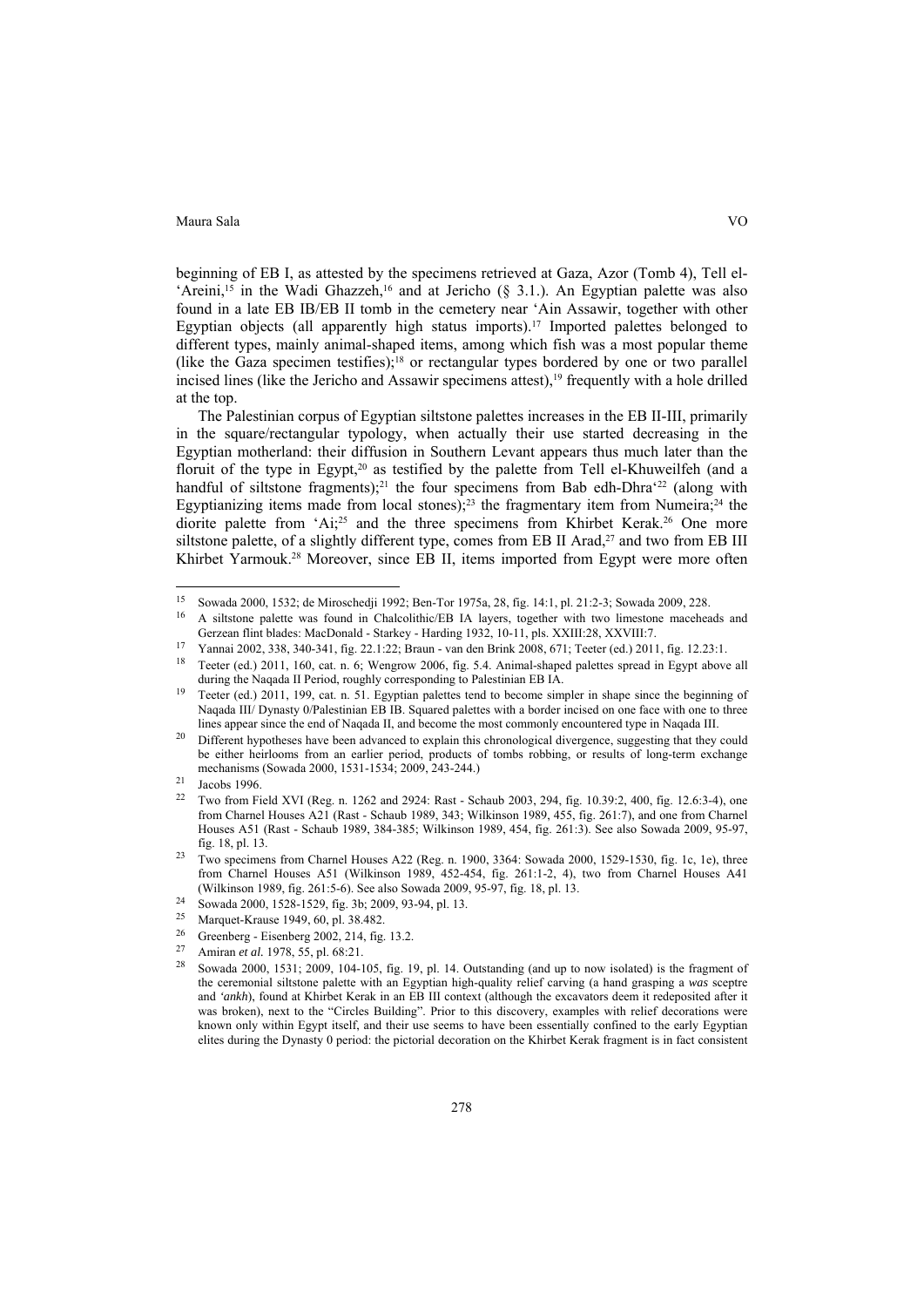placed side by side with Egyptianizing pieces locally manufactured, as specimens from Bab edh-Dhra' and Jericho clearly illustrate  $(§ 4.1.)$ : the Egyptian production inspired a local tradition of palettes fabrication, almost all plain, roughly rectangular, with holes drilled in the top centre, made from regional stones and manufactured by Canaanite craftsmen for local elites members.

# 2.2. *Maceheads*

Maceheads are attested to in Egypt since the Chalcolithic Period. They progressively evolved from actual weapons to symbols of power and prestige of the king, and since the Naqada III Period they became purely ceremonial objects. With this purpose they spread also in the Levant since the EB I ( $\S$  3.2.), as ritual and status-related insignia. They were realized in a variety of different stones, as marble, calcite and limestone, but the lack of detailed analyses of raw material makes often difficult to ascertain if they were either imported, Egyptian influenced or purely local artefacts, even if their accurate finish often suggests an Egyptian production. Like the palettes, also the maceheads ceased to be produced in Egypt during the 3rd millennium BC, but they spread in Southern Levant for the whole EB II-III urban period: maceheads made of travertine, marble and granite (all of them not available in Palestine) of certain Egyptian origin were found in EB II-III Charnel Houses at Bab edh-Dhra', as well as at Tell el-Far'ah North, Megiddo, Beth Shan, Tell Abu Kharaz, and Jericho (§§ 4.2., 5.2.).

### 2.3. *Stone vessels*

Egyptian ateliers manufactured stone vessels since the Pre-dynastic Period, as a wide variety of geological resources was available either in Egypt or in its desert periphery. They were devoted to different functions: daily use, ritual purposes as temple offerings, and funerary contexts.29 A great variability of stones was use in the earliest periods (among which porphyry, diorite, breccia, serpentine, gabbro, granite, travertine, calcite, rock crystal, limestone and basalt), but during the Old Kingdom travertine, calcite and limestone became dominant, while more exotic stones were reserved for special consumers, such as the royal family and high ranking officials. Most of the Egyptian stone vessels were uninscribed; just a small percentage (found essentially in royal burials and temples) carried hieroglyphic inscriptions naming Egyptian pharaohs or members of the royal family, or, less frequently, aristocratic private individuals (the latter ones mainly associated with funerary contexts).

Egyptian stone vessels were widely traded in Eastern Mediterranean, and they are present also in Southern Levant as trade items, elite gifts exchanges or temple offerings, with a marked increase since the beginning of the  $3<sup>rd</sup>$  millennium BC, EB II,<sup>30</sup> as specimens from Arad,<sup>31</sup> Tell el-'Areini, Tell el-Far'ah North,<sup>32</sup> 'Ain Assawir,<sup>33</sup> Khirbet Yarmouk,<sup>34</sup>

with the prestigious Egyptian examples dating to Dynasty 0: Greenberg - Wengrow - Paz 2010; Greenberg *et* 

<sup>&</sup>lt;sup>29</sup> For corpora of Egyptian stone vessels see Aston 1994; Lilyquist 1995.

 $30$  Sparks 2003, 40-48; Sowada 2009, 48-50.<br> $31$  Amiran et al. 1978, 57, pl. 77:1.2; Sowada

<sup>31</sup> Amiran *et al.* 1978, 57, pl. 77:1-2; Sowada 2009, 45, fig. 5c.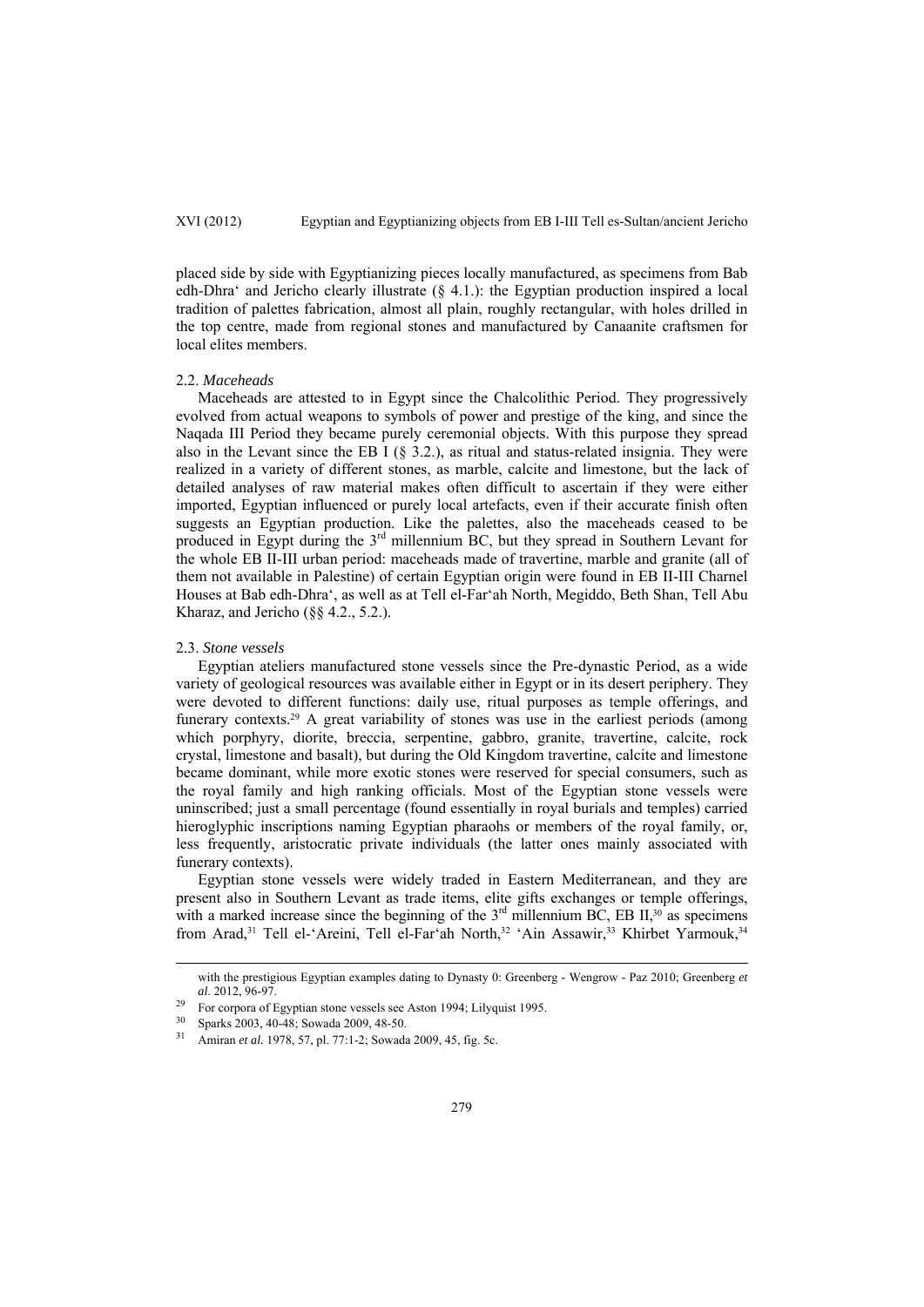Megiddo,<sup>35</sup> and Jericho ( $\S$  4.3.) testify, although their intrinsic prestige and heirloom value make difficult to fix the actual time of arrival. They were widely distributed also in EB III, from the renown collection of vessels from "Sanctuary A" at 'Ai/et-Tell,36 to the noteworthy corpus from Khirbet Yarmouk,<sup>37</sup> and scattered specimens from Megiddo,<sup>38</sup> Tell ed-Duweir,<sup>39</sup> Tell el-'Areini,<sup>40</sup> and Bab edh-Dhra'.<sup>41</sup> They appear mainly associated with temple and palatial structures,<sup>42</sup> thus testifying the elite acquisition and valuable nature of these goods. Bowls and platters dominate the whole assemblage, indicating that such items were traded not as containers, but rather as prestige commodities in their own right, either sent as royal gift (not by chance they are often found in temple and palatial contexts), exchanged by Egyptian agents, or acquired by local elites as status objects. Unfortunately specimens from Southern Levant are all uninscribed, but Canaan had no high-quality local hard stone industry in the 3<sup>rd</sup> millennium BC, hence Egyptian imports are easily identified on the base of raw material and manufacturing technique.43

# 2.4. *Beads and personal ornaments*

An eclectic range of stones was used in both Egypt and Southern Levant for the production of amulets and beads. Bi-conical barrel and disk-shaped beads made of amethyst, orange-red carnelian,<sup>44</sup> dark blue glazed steatite, serpentine and faïence found in Palestine may be feasibly of Egyptian origins. A trade in Red Sea and Nilotic shells from Egypt also started as early as the Chalcolithic Period, and continued in the EBA.

### 2.5. *Pottery*

The most significant instance is the widely debated case of Egyptian and Egyptianizing pottery (i.e. Palestinian locally produced ceramic in imitation of Egyptian forms) in EB IB

 $32$  Sowada 2009, 48-49, fig. 4a-b.

 $^{33}$  Yannai 2002, 338, fig. 22.1:22.<br><sup>34</sup> De Miroschedii *et al* 1988, 88

<sup>&</sup>lt;sup>34</sup> De Miroschedji *et al.* 1988, 88, pl. 48:9-10; Sowada 2009, 49-50, figs. 4c, 5a.<br>
<sup>35</sup> A fragment of an Egyptian calcite jar was found in stratum XVIII: Loud 1948, pl. 258:1; Hennessy 1967, 60-61.<br>
<sup>36</sup> Marquet-Kraus

bowls were found also in the Temple on the Acropolis of Phase A (Amiran 1970, 175-179). 37 Ben-Tor 1975b, 72, note 26; de Miroschedji *et al.* 1988, 88, pl. 48:11-12; Sowada 2009, 105-109, figs. 19-21,

pl. 15. 'Ai and Khirbet Yarmouk were the largest EB II-III centres in Southern Palestine. At Khirbet Yarmouk Egyptian stone vessels were found mainly in proximity of the so-called "White Building" and Palace B. I oud 1948, pl. 262:7.

<sup>&</sup>lt;sup>39</sup> Tufnell 1958, 75, 253, pl. 26:10 (even if the contexts of retrieval of both fragments are not indicative).<br><sup>40</sup> Sowada 2009, 103, fig. 20.

<sup>41</sup> Two small fragments of Egyptian stone vessels from the tell (Lee 2003, fig. 21.5:2-3) were found together with a pink alabaster cylinder seal (Lapp 2003, 541-543, fig. 18.16), and another cylinder seal made of chlorite (Lapp 2003, 547-550, fig. 18.21).<br><sup>42</sup> Sala 2008, 17-18, 69, 235-236, 302-303; Sowada 2009, 110, 216-218.

<sup>&</sup>lt;sup>43</sup> Egyptianizing stone vessels workshops seem to become active in the Levant only since the Late Bronze Age (Sparks 2003). 44 Deposits of carnelian exist in Southern Levant, but to date no evidence of utilisation of such resources has

been found (Braun - van den Brink 2008, 671).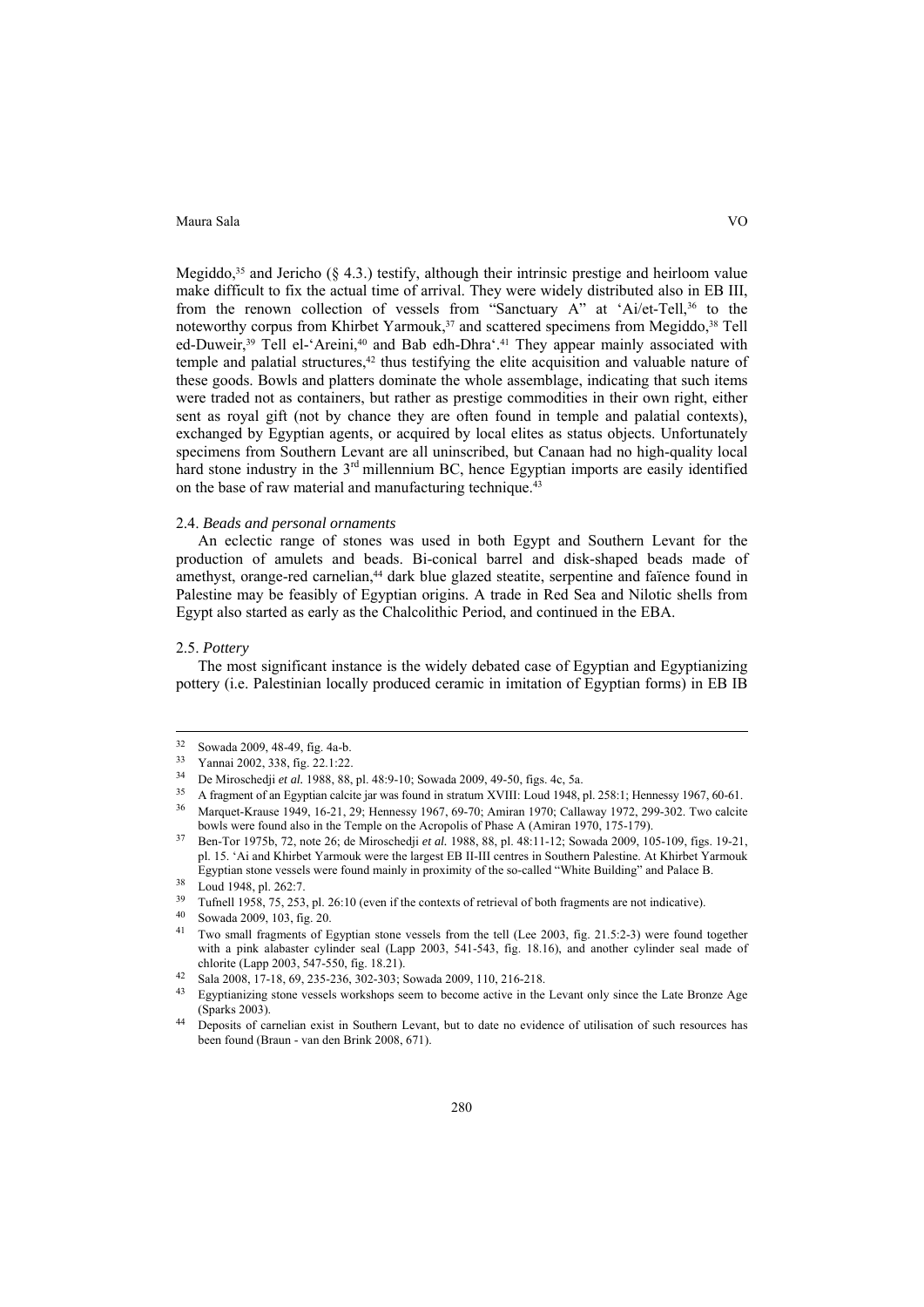centres of south-western Palestine,<sup>45</sup> among which the "lotus vase" category is a most notable example (§ 3.3.). The presence of Egyptian vessels in Palestine continues in occasional ways in the following EB II, as a few vessels from Arad, $46$  Aphek, $47$  Khirbet Kerak,<sup>48</sup> Megiddo,<sup>49</sup> and Tell Abu Kharaz<sup>50</sup> testify; and definitely decreases in the following EB III, as illustrated by an apparently isolated example from Bab edh-Dhra'.<sup>51</sup> Conversely Egyptianizing vessels continued to be manufactured in the "lotus vases" type, as attested to by the specimens retrieved in Temple of level J-4 at Megiddo,<sup>52</sup> in EB IIIB Sanctuary A at 'Ai/et-Tell,53 and in EB IIIB Palace B at Khirbet al-Batrawy, which represents a relevant evidence of still active Egyptian contacts, influence or reminiscence, up to this remote easternmost EB III city of Transjordan.54

# 3. EGYPTIAN AND EGYPTIANIZING OBJECTS AT EB I TELL ES-SULTAN

EB I was a period of growing contacts between Egypt and Southern Levant. A substantial Egyptian connection is testified to at Tell es-Sultan since EB I by a conspicuous number of Egyptian and Egyptianizing finds retrieved in EB IA-B layers, both on the tell and in the nearby necropolis.<sup>55</sup>

The increasing presence of Egyptian prestige commodities from both the tell and the necropolis during mature EB IB, in the incipient urban phase of the Jerichoan settlement, along with appearing Egyptianizing items, looks a distinguished feature of Tell es-Sultan, and hints at the role played by the Egyptian connections as a factor stimulating the early urban formation in the settlement.<sup>56</sup>

# 3.1. *Palettes*

 $\overline{a}$ 

Egyptian stone palettes are attested to at EB I Tell es-Sultan both in an elongated type, known from a specimen retrieved on the tell by Sellin and Watzinger which bears some incisions (fig. 1); $57$  and above all in the square type bordered by two incised lines, with a perforated hole at the top, known from two specimens: one made of a black stone from a late EB IA context, retrieved by J. Garstang in the North-Eastern Trench (level VII; fig.

<sup>45</sup> Amiran - van den Brink 2001; 2002.

<sup>46</sup> Amiran *et al.* 1978, pl. 55. 47 Kochavi 1981, 76.

<sup>48</sup> Greenberg - Eisenberg 2002, 214, fig. 13.3.<br>49 England - Shinton 1924, fig. 6:28E, On the

<sup>49</sup> Engberg - Shipton 1934, fig. 6:28E. On the *cachette* of Egyptianizing vessels from monumental Temple of level J-4/stratum XVIII see Goren - Ilan 2003; on its dating to EB II, Sala 2008, 108-113; Nigro 2010, 335-337.<br><sup>50</sup> Fischer 2002, 325-326, fig. 21.1:4-5.<br><sup>51</sup> Saugda 2000, 98, 99.

 $\frac{51}{52}$  Sowada 2009, 98-99.

<sup>&</sup>lt;sup>52</sup> Joffe 2000, 170-174, figs. 8.6, 8.8; and see above note 49.<br><sup>53</sup> Marguet Kause 1040, al J.H. 1524, 1526, 1541.

Marquet-Krause 1949, pl. LII, 1534, 1536, 1541.

<sup>54</sup> Nigro - Sala 2012, fig. 13.

 $^{55}$  Nigro 2007, 37-38; 2008, 649-650.<br> $^{56}$  Esse 1080, 00.93; Nigro 2005, 198

Esse 1989, 90-93; Nigro 2005, 198-200; 2007, 37-38.

<sup>57</sup> Sellin - Watzinger 1913, fig. 107; Nigro 2005, 12, fig. 2.8.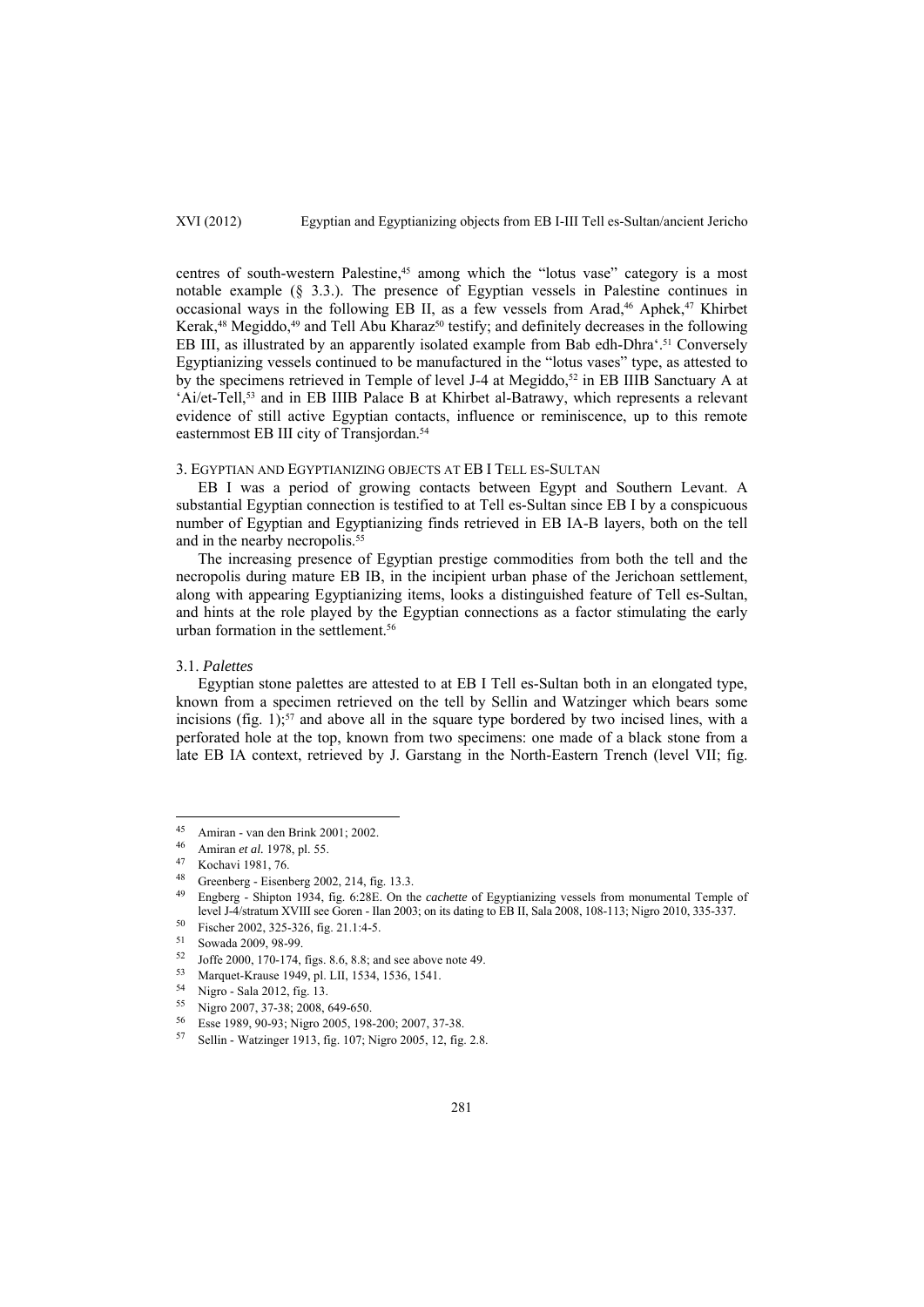2:1);58 and another one made of siltstone from an EB IB context, retrieved by K.M. Kenyon in Trench III (phase liiia; fig. 2:2).<sup>59</sup> The two Jerichoan specimens are strictly consistent with the diffusion of the same type in Egypt between late Naqada II/early Naqada III Period, as a contemporary specimen made of siltstone from Abadyia and dating back to the Naqada IIIA clearly testifies;<sup>60</sup> and they represent the earliest attestation of this typology in Palestine, alongside with the animal-shaped palettes more common in the earlier period (as the Gaza specimen testifies), and in Egypt during the Naqada II Period (§ 2.1.).

A third EB IB palette, probably of local manufacture, was retrieved by Kenyon in Trench III (phase lxi-lxiia; fig. 3).<sup>61</sup>

## 3.2. *Maceheads*

Twelve maceheads, ten from the tell and two from the necropolis, were retrieved in EB I contexts at Tell es-Sultan, in both spherical and pear-shaped typology (fig. 4).62 Unfortunately, absence of detailed analyses on raw material makes difficult to ascertain if they were Egyptian imports or local artefacts, but calcite ("Egyptian alabaster") and marble identifications reported in Kenyon's reports might point to an Egyptian origin of most of them<sup>63</sup>

J. Garstang found a spherical (fig. 4:1) and a pear-shaped macehead (the latter made of calcite; fig.  $4:5$ <sup>64</sup> from an EB IA layer (level VII) at the eastern bottom of his North-Eastern Trench, just to the east of EB I Shrine 420. A third limestone macehead was retrieved in the EB IB layer of Tomb A (fig. 4:6).<sup>65</sup> The latter find is particularly notable because it was associated to a dead (n. 24) buried in a distinguished position: the deceased in fact had been buried lying on his back with crossed legs; and in between the legs the macehead was found. The distinguished posture in the final deposition of the dead (for which a possible connection with a priestly role has been hypothesized) might be a characterization of the social role played by the deceased within the community, also emphasized by the presence of the macehead.<sup>66</sup>

 $\overline{a}$ 

<sup>58</sup> Garstang *et al.* 1936, pl. XXXVI:26; Nigro 2005, 34, fig. 3.28. I thank Dr. Giulia Tucci for redrawing of

 $^{59}$  Holland 1982, 559, fig. 226:16, Reg. 1955.

Teeter (ed.) 2011, 199, n. cat. 51.

<sup>61</sup> Reg. 1874: Dorrell 1983, 559, fig. 230:13.

<sup>62</sup> Both typologies are attested since EB I, while the elongated pear-shaped type appear at Tell es-Sultan only in the following EB III (*contra* the specimens retrieved in EB IB contexts at Horvat 'Illin Tahtit and Tell Abu Kharaz, see below).<br>
63 See catalogue in § 7. Unfortunately the use of term "alabaster" in older literature is often misleading: the so-

called "Egyptian alabaster", i.e. calcite (also named calcite-alabaster) or travertine, differs in fact from general alabaster, i.e. gypsum, that is softer and whiter, and available also in Southern Levant (Aston - Harrell - Shaw 2000, 21,-22, 59-60; Klemm - Klemm 2008, 147; Shaw 2010, xv, 11-30). 64 Inv. ns. 3677, 4112: respectively Garstang *et al.* 1936, pl. XXXVI:24-25; Nigro 2005, 16-18, 34, fig. 3.28;

<sup>2008, 649-650.&</sup>lt;br>
65 Garstang 1932, pl. VII:5.

<sup>66</sup> Polcaro 2005, 59-64, fig. 3.50; Nigro 2008, 652. A comparison is offered by EB IA Tomb A65 at Bab edh-Dhra': here, in the southern chamber, a single body was buried in primary deposition with bent legs, and a macehead was found in the nearby shaft (Rast - Schaub 1989, 83-85): the uniqueness of the primary burial,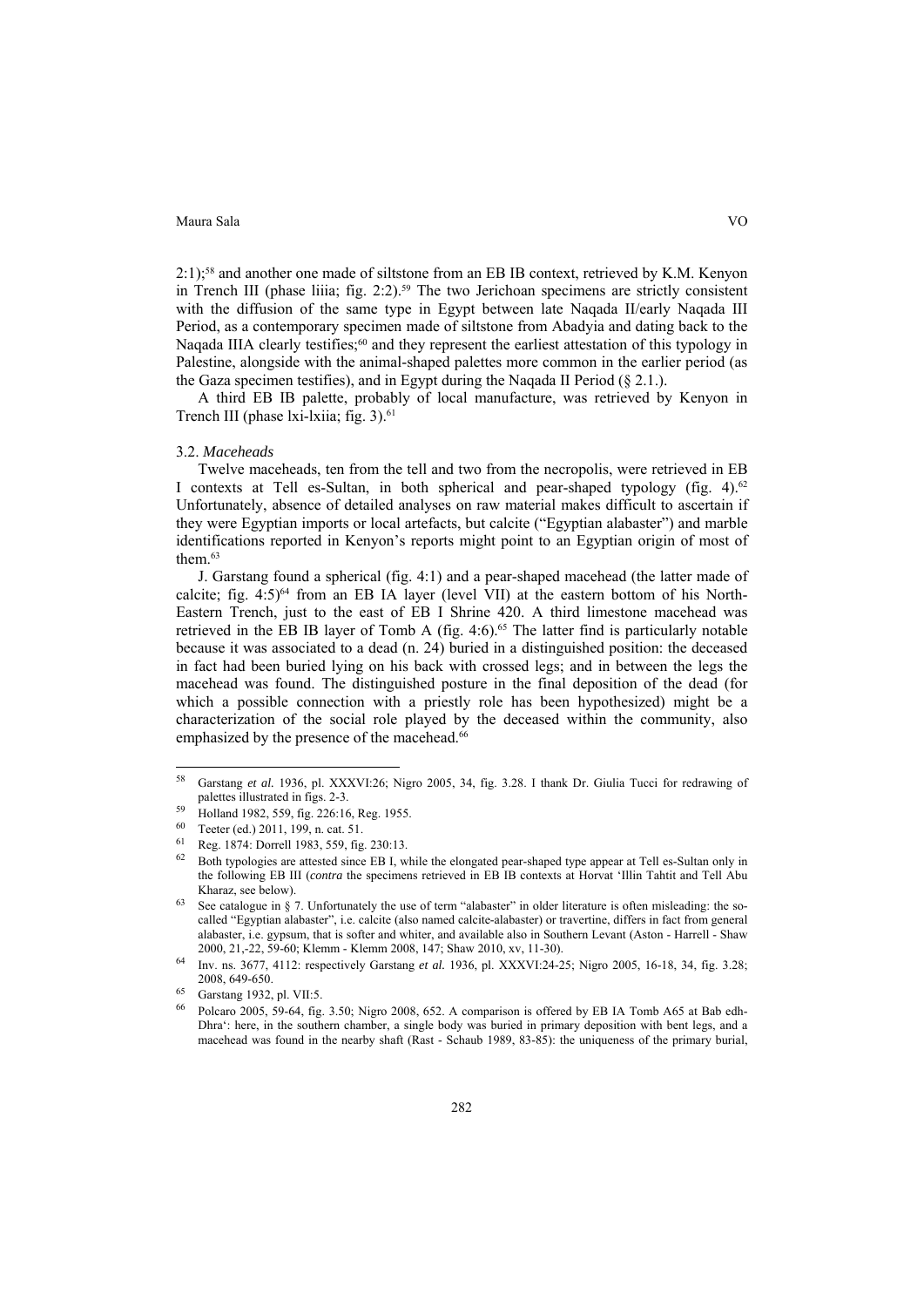A second specimen from Jericho necropolis was found by K.M. Kenyon in Tomb K2: the object, made of calcite, shows the compressed pear-shaped form typical of EB IB maceheads (fig.  $4:8$ ).<sup>67</sup> This type of status object (both in the spherical and pear-shaped type) has been found in several other EB I tombs, as Tomb 3 at Tell Far'ah North,<sup>68</sup> Tomb 4 at Azor,<sup>69</sup> and in the numerous samples in the cemetery of Bab edh-Dhra', where in EB IA it appears a constant element of funerary equipment (in Tombs A72, A71, A76, A68, A81, A67, A65):70 in Tomb A65 a calcite macehead of Egyptian origin is an indicator of the increasing trade contacts with Egypt during EB I, including the exchange of prestige commodities which reached also the Palestinian inland.

K.M. Kenyon found other eight maceheads, basically made of calcite or marble, and thus of presumable Egyptian origin, in different sector of the tell (fig. 4:3-4, 7).<sup>71</sup> Finally, a spherical macehead from Sellin and Watzinger's excavations (of unspecified stone) must be quoted (fig.  $4:2$ ).<sup>72</sup>

In EB I other Egyptian specimens were found in coastal Southern Levantine sites, as the calcite macehead from Horvat 'Illin Tahtit in EB IB;73 at Megiddo, where an Egyptian discshaped black and white breccia macehead was retrieved in the EB IB temple compound (*locus* 4047) of stratum XIX (together with a local limestone specimen);74 at Beth Shan, where many fragments of both spherical and pear-shaped maceheads were found in EB I layers (but the stone of fabrication is not specified);<sup>75</sup> up to the Jordan Valley, at Pella and Tell Abu Kharaz.76

### 3.3. *Egyptianizing pottery*

EB I Egyptian connections are finally testified to by the presence of two Egyptianizing "lotus vases" from EB IA layers in Kenyon's Tomb K1 (fig. 5:2) and Tomb A114 (fig. 5:1).77Occurrence of Egyptianizing pottery is a phenomenon that affects, even massively, sites in the south-western Palestine in the last quarter of the  $4<sup>th</sup>$  millennium BC, when during late EB IB in Palestinian centres as Tell el-'Areini and Tel Ma'ahaz, Egyptianizing pottery comes to represent up to 80% of the ceramic repertoire.

which spreads in the cemetery of Bab edh-Dhra' only in the following EB IB, might indicate in this context a special social role of the deceased, as well as the presence of the macehead points to, a possible leading role

within the framework of an extended family group.<br><sup>67</sup> Kenyon 1965, 8-27. The first phase of Tomb K2, dated to EB IA, also contained hundreds of necklace beads, made of different materials of possible Egyptian provenance: most of the beads is made of carnelian, but many shells beads were also present. Unfortunately, no detailed analysis of shells is provided to determine their provenance (Kenyon 1965, 8-27). 68 De Vaux 1949, 108.

- 69 Ben-Tor 1975a, 23, fig. 12:7, pl. 21:1.<br> $\frac{70}{70}$  Best. Sebeuh 1080, 280, 204
- $^{70}$  Rast Schaub 1989, 289-294.<br>  $^{71}$  Reg 684, 685, 1827, 1959.22
- 71 Reg. 684, 685, 1827, 1959.22, 1959.30, 1959.31, 3383: Holland 1983, 804-806, fig. 365:1-2, 6.<br>
72 Sellin Watzinger 1913, fig. 109.<br>
73 Denne 14. 2001, 75.76
- 
- 73 Braun *et al.* 2001, 75-76. 74 Loud 1948, pl. 270:2-3.
- 
- 75 Braun 2004, pls. III:26-27, VI:26-27.
- 
- <sup>76</sup> Bourke et al. 1994, 91-93, fig. 7.1; Fischer 2002, 327-328, 330, fig. 21.2:1-2. 77 Respectively, Kenyon 1960, fig. 17:23, and Kenyon 1965, fig. 12:6; Sala 2005, 178.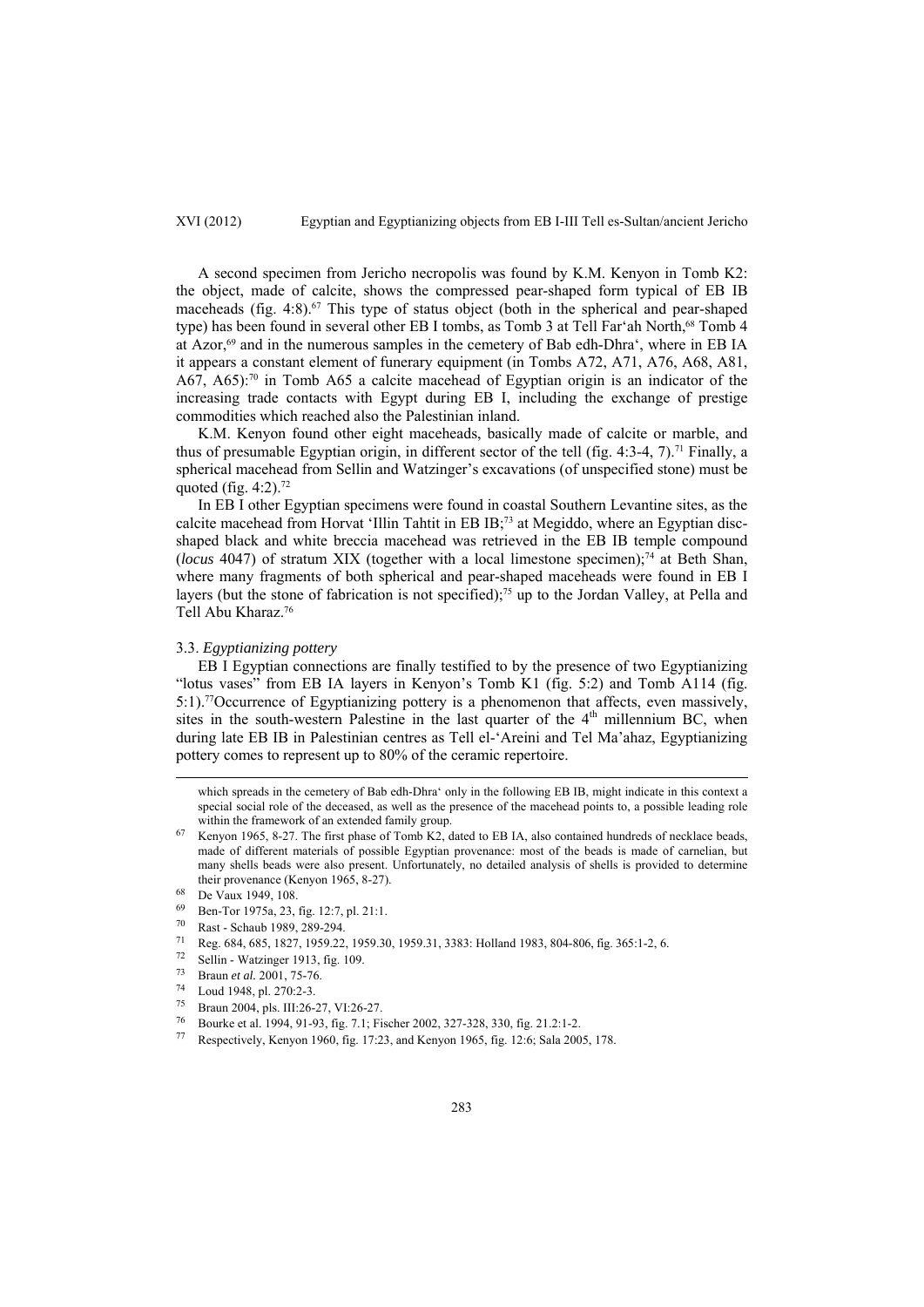The presence of two Egyptianizing vessels at EB IA Jericho, before the spread of the phenomenon in Southern Palestine, combined with the discovery of an Egyptian palette and six calcite/white limestone maceheads from EB IA contexts, is thus once more meaningful of the Egyptian-Jerichoan connections since the Pre-dynastic Period, and testifies to the early establishment of relationships thanks to the centrality of the area of the Oasis, located in a strategic position in the communication and exchange system, and close to essential raw materials, such as sulfur, bitumen and salt from the Dead Sea.

# 3.4. *Beads and personal ornaments*

The picture of Egyptian imports is completed by an amount of carnelian and frit/faïence beads of presumable Egyptian provenance from EB I tombs in the nearby necropolis.78

# 4. EGYPTIAN AND EGYPTIANIZING OBJECTS AT EB II TELL ES-SULTAN

In EB II the presence of Egyptian material at Tell es-Sultan from both the site and the necropolis apparently decreases; but the manufacturing of local imitations (such as Egyptianizing stone palettes) progressively increases, and corroborates the existence of enduring contacts, and most probably trade relationships, between the new-born city of Jericho and Pharaonic Egypt. At the beginning of the urban period, the richest families of the city of Jericho were able to import Egyptian items (namely maceheads as status insignia); on the other hand, local craftsmen started to imitate Egyptian luxury commodities in order to satisfy an increasing high-level consumption. Thus Egyptian imports were often substituted by local replicas of Egyptian status symbols or personal ornaments.

In Kenyon's excavations, early EB II strata provided some very interesting items: three Egyptianizing stone palettes from the northern plateau on the tell, and one more palette from Tomb D12, along with a possible Egyptian barrel-shaped macehead, and two Egyptian limestone vessels from Squares EIII-IV.

# 4.1. *Palettes*

 $\overline{a}$ 

Three Egyptianizing stone palettes were found in EB II contexts on the tell: two from Trench II (phases liv-ly and lyiii; fig. 6:2),<sup>79</sup> and one from Squares EIII-IV (Phase F; fig. 6:1).80 They all exhibit a plain rectangular shape with slightly rounded corners, contrasting the Pre- and Protodynastic Egyptian palettes retrieved at Jericho itself in EB I layers, which show a sharp square shape decorated by two parallel lines incised along the border, and the Egyptian siltstone palettes still attested to in EB II-III contexts at Tell el-Khuweilfeh, Khirbet Kerak, Bab edh-Dhra' and Numeira  $(\S$  2.1.). It seems thus that EB II stone palettes from Jericho, though inspired by Egyptian prototypes, were products of local craftsmanship. They find meaningful comparisons in contemporary EB II-III specimens

<sup>78</sup> Five carnelian beads from Tomb A124 (Kenyon 1965, fig. 6:12), 163 carnelian beads from Tomb K1 (Kenyon 1965, 30-31), 506 carnelian beads from Tomb K2 (Kenyon 1965, 19-21; Talbot 1983, 794-796), and more

than 100 frit/faïence beads from Tomb K1 (Talbot 1983, 794-796).<br>Reg. 2630 (Dorrell 1983, 559), and Reg. 2632, roughly finished and thicker (Dorrell 1983, 559, pl. 21c).<br>Reg. 1197: it was bigger and finely made, with a smo 1983, 559, fig. 230:12).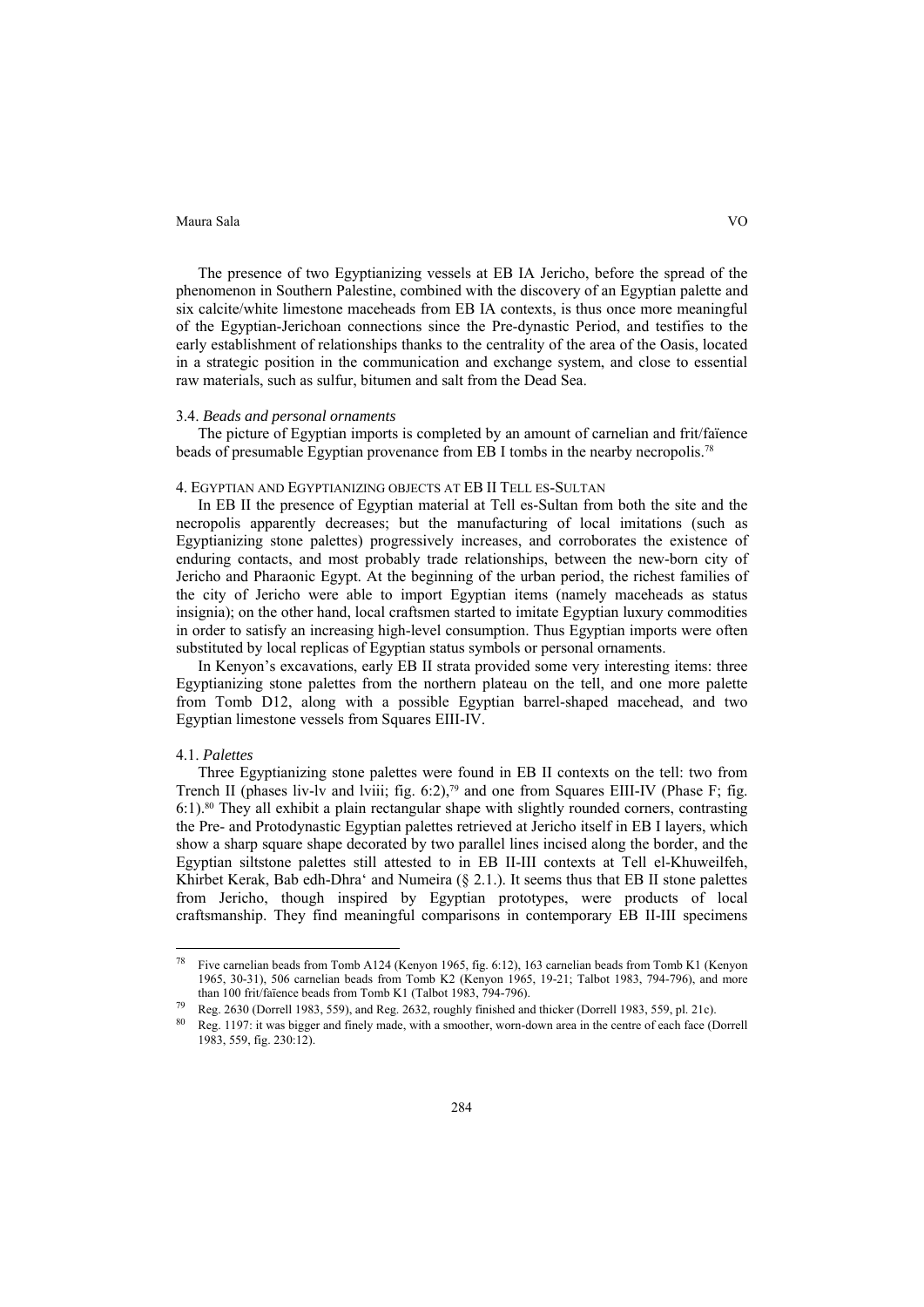from the necropolis of Bab edh-Dhra', plain, rectangular and with a hole drilled in the top centre, most likely Egyptian influenced, but locally manufactured.<sup>81</sup>

A further Egyptianizing stone palette was found in Tomb D12 (fig. 6:3):<sup>82</sup> it is likewise roughly rectangular, with slightly rounded corners, and perforated by a hole at one end.

## 4.2. *Maceheads*

A barrel-shaped macehead, made of a black stone and finely worked, was found in Squares EIII-IV (Phases K-J; fig. 7):<sup>83</sup> this kind of status symbol (icon of the leader) thus maintained its popularity in the period, and even more in the following EB III (§ 5.2.). It was most probably an Egyptian importation, because of the employed material, and the careful technique of manufacture and finish.

At Megiddo an Egyptian pear-shaped calcite macehead was retrieved in the EB II temple compound of stratum XVIII on the eastern slope;<sup>84</sup> two Egyptian well-finished calcite maceheads were found in EB II contexts at Tell Abu Kharaz, along with two local unfinished limestone items;<sup>85</sup> and an Egyptian travertine macehead was found at EB II Tell el-Far'ah North.<sup>86</sup> Finally, a pear-shaped macehead was found at Beth Shan in stratum XIII, but its stone is not specified.<sup>87</sup>

## 4.3. *Stone vessels*

Two high-quality polished limestone bowls fragments of likely Egyptian origin were also found in EB II layers in Squares EIII-IV: the rim of a fine bowl (from Phase H; fig. 8),<sup>88</sup> and half of an inner finely polished oval bowl with lug handles (from Phase Gi).<sup>89</sup>

The two Jerichoan bowls are consistent with the appearance of this kind of Egyptian commodity (mainly bowls) in many EB II Palestinian centres, since the beginning of the  $3<sup>rd</sup>$ millennium BC, while they seem still absent in previous EB I  $(§ 2.3.)$ .

# 5. EGYPTIAN AND EGYPTIANIZING OBJECTS AT EB III TELL ES-SULTAN

At the present state of research, at EB III Jericho Egyptian objects are in essence represented by the category of maceheads, basically made of calcite and marble, and of a highly polished manufacture, nonetheless illustrated by a quite eclectic array of types. In addition, an Egyptianizing palette, and a quantity of carnelian and frit/faïence beads from EB III tombs in the nearby necropolis, can be quoted. The nature of Egyptian-Jerichoan

 $\overline{a}$ 

<sup>&</sup>lt;sup>81</sup> Wilkinson 1989, 452-456, fig. 261:1-2, 4-6.

<sup>82</sup> Kenyon 1960, 125, fig. 40:3, Reg. 353.

<sup>83</sup> Reg. 1449. This object was considered a spindle whorl by M. Wheeler (Wheeler 1982, 630, fig. 256:2), but according to T.A. Holland it was a macehead (Holland 1983, 806).<br>
<sup>84</sup> Loud 1948, pl. 270:4.<br>
<sup>85</sup> Respectively, Fischer 2002, 328, 330, fig. 21.2:3, 5, and 21.2:4, 6.<br>
<sup>86</sup> Sowada 2009, 232.<br>
<sup>87</sup> Braun 2004, pl. VI:19.

<sup>88</sup> Reg. 1619: Dorrell 1983, 554, fig. 229:17; Sowada 2009, 49, fig. 5b.

<sup>89</sup> Reg. 1507: Dorrell 1983, 554, pl.19a; Sowada 2009, 49. From Squares EIII-IV a carnelian bead was also found (Talbot 1983, fig. 362:5), in addition to those from Tomb A127 (Kenyon 1960, 92, fig. 28), and Tomb D12 (Kenyon 1960, 125-126; Talbot 1983, 796-798).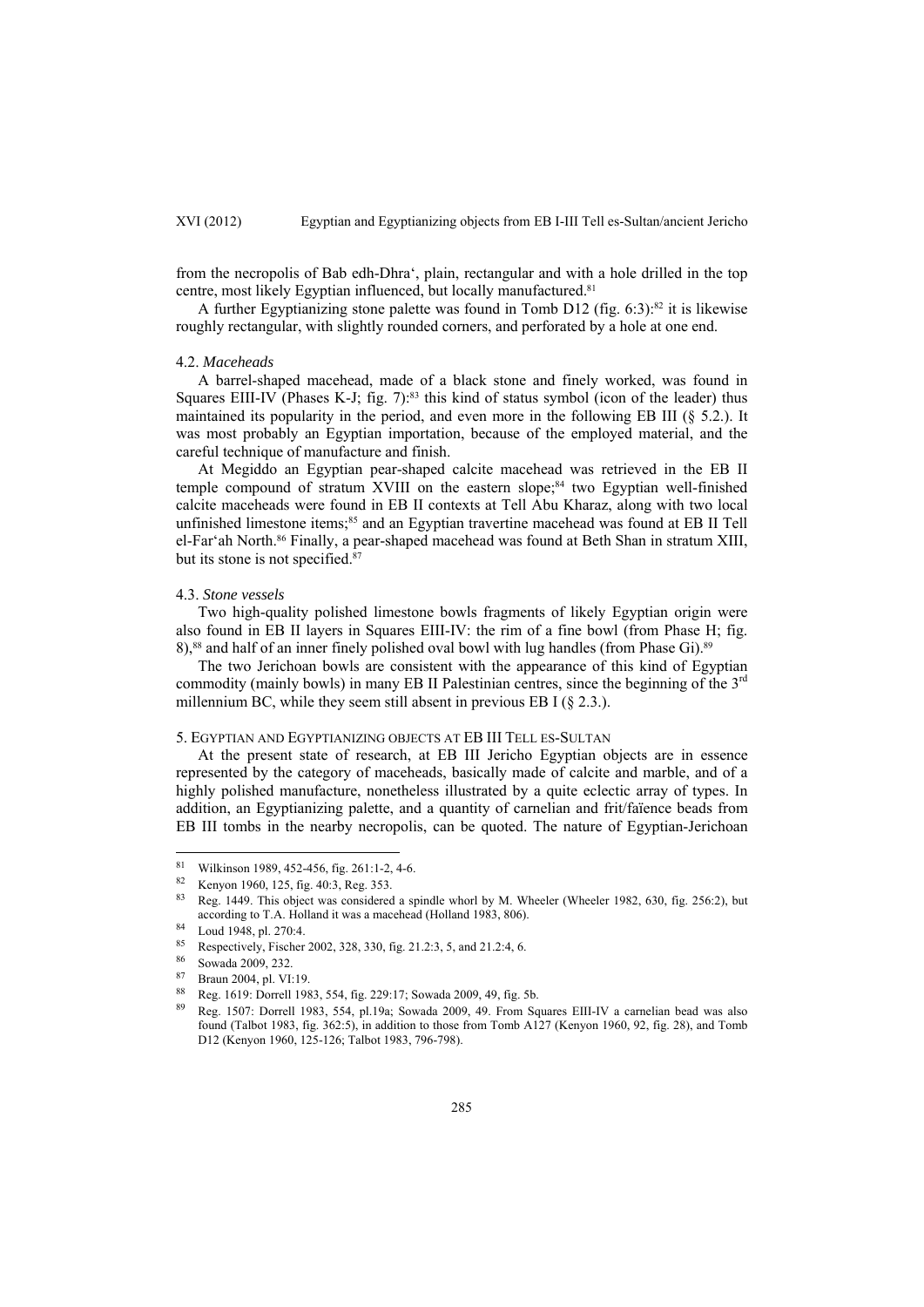contacts should not change, and the urban elite still purchased exotic prestige insignia and trinkets, as symbols of power and authority.

## 5.1. *Palettes*

An Egyptianizing palette, comparable in morphology to item 2632 (§ 4.1.; fig. 6:2), was found in an EB III context in Site H,<sup>90</sup> but no further indication is offered in the reports.

## 5.2. *Maceheads*

Ten maceheads from the tell,<sup>91</sup> and one from the necropolis,<sup>92</sup> were retrieved during Kenyon's excavations (fig. 9:2-10). To these, a pear-shaped macehead from Sellin and Watzinger's excavations (of unspecified stone) must be added (fig. 9:1).<sup>93</sup>

Elongated pear-shaped maceheads dominate in EB III Jericho (fig. 9:1-5), as well as in the examples from Bab edh-Dhra', where two Egyptian maceheads were retrieved in EB III Charnel Houses: one from Charnel House A21, and another one made of granite from Charnel House A51.94 The Jerichoan specimens appear basically made of calcite or marble: a complete elongated pear-shaped macehead from Site H, made of a pink streaky marble, is most remarkable (figs. 9:4, 10). A quite elongated spherical item from Trench I was also found (fig. 9:8), along with two barrel-shaped maceheads from Squares EIII-IV (Phase Ci), of an unrecorded stone, but highly polished (fig. 9:6-7). Similarly, at Megiddo an Egyptian spherical marble-like macehead from Palace 3177, and two Egyptian calcite pear-shaped and barrel-shaped maceheads from Temple 4040 were found in EB III contexts (together with three limestone specimens).<sup>95</sup> Finally, two cylindrical maceheads, one made of an unrecorded black stone, were found in Kenyon's Trench I (fig. 9:9-10).

Above all in this mature EB III phase it is difficult to ascertain if maceheads were either Egyptian imported or Egyptianizing, since material is often unrecorded, and it was also possible that raw materials were imported from Egypt and locally processed. Anyhow, the sophisticated technique of manufacture and careful finish point to a probable Egyptian origin of most of them.

# 5.3. *Beads and personal ornaments*

An amount of disk and barrel-shaped carnelian and frit/faïence beads from EB III Tombs F2 and F396 can be classified as EB III Egyptian imports on the basis of their raw material of production.

 $\overline{a}$ 

<sup>90</sup> Reg. 3267: Dorrell 1983, 559.

<sup>91</sup> Reg. 311, 444, 611, 710, 1048, 1116, 1593, 1781, 2922, 3194: Holland 1983, 804-806, fig. 365:3-5, 7, 10-11,

<sup>13;</sup> Wheeler 1982, 630, fig. 256:1.<br>
92 Reg. 151: Kenyon 1960, 171, fig. 66:4.<br>
93 Sollin Watzinger 1913, fig. 110.

<sup>93</sup> Sellin - Watzinger 1913, fig. 110.<br>94 Wilkinson 1989, 459-460, fig. 26.

<sup>94</sup> Wilkinson 1989, 459-460, fig. 263:4.

<sup>95</sup> Loud 1948, pl. 270:5-10. A limestone macehead was found also at EB III Beth Shan in stratum XII (Fitzgerald 1935, 19-20, pl. X:23). Two more maceheads were found at EB III Tell el-Hesi (Bliss 1894, figs. 81-82), and a handful of maceheads was retrieved at Tell ed-Duweir (Tufnell 1958, pl. 26:1-4), but no detailed information is reported.<br>Kenyon 1960, 155-156, fig. 55, 172-173, fig. 65. Many other stone beads are not identified.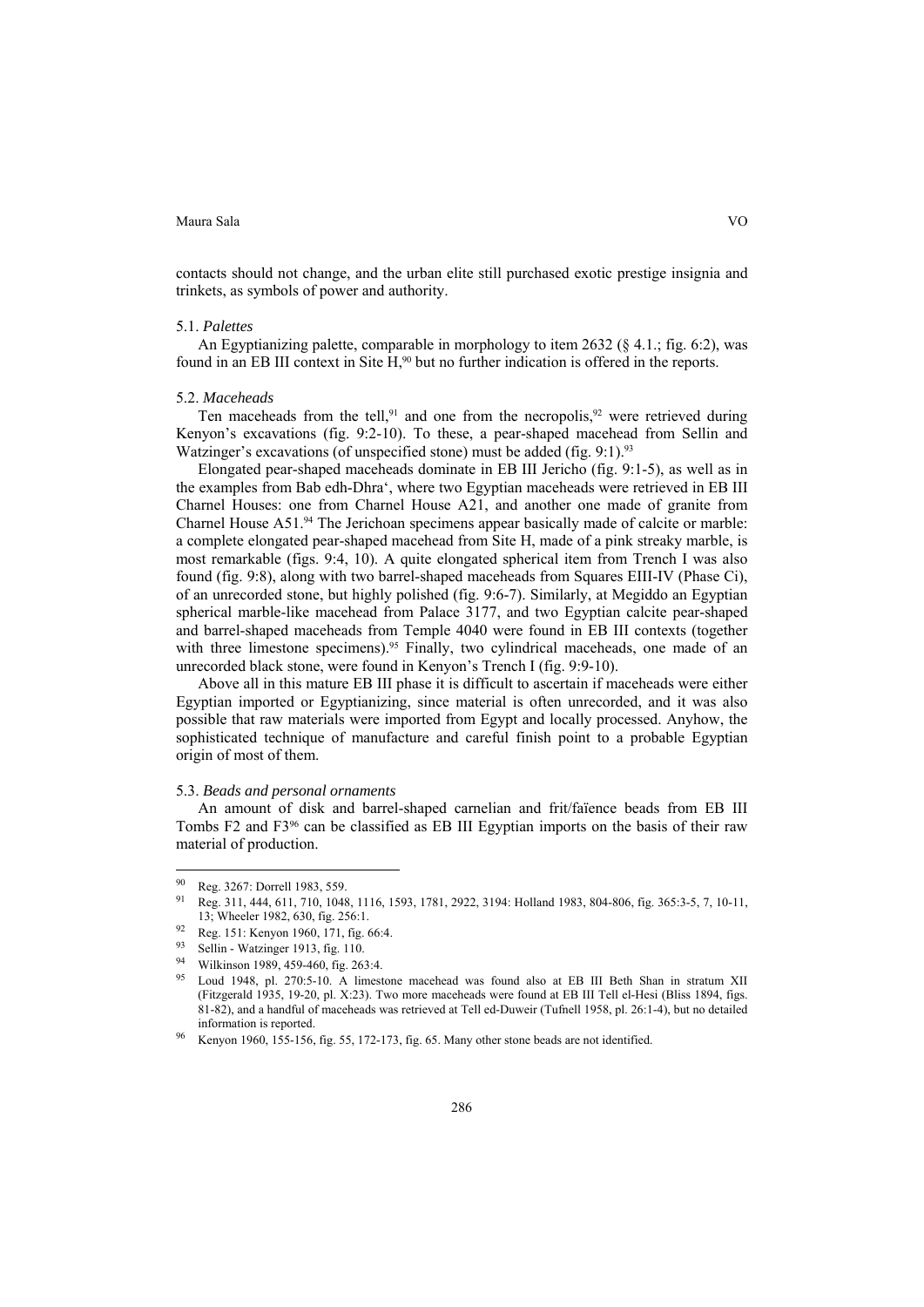## 6. CONCLUSIONS

EBA collection of Egyptian and Egyptianizing objects from Tell es-Sultan illustrates the enduring trade and cultural contacts between Egypt and the site through the whole EB I-III, and, at the same time, the evolutions and progressions of such relations within the political and socio-economic framework of the earliest Levantine urban societies.

After the peak of exchanges between Egypt and Southern Levant in the late  $4<sup>th</sup>$ millennium BC, Canaan continued supplying Egypt with commodities during the EB II-III, even if, since the beginning of the  $3<sup>rd</sup>$  millennium BC, previously strong links had to compete with the maritime Byblos network.

Egyptian EB II-III objects in Southern Levant are, in fact, often scantily documented, but, as the overview on the Jerichoan Egyptian and Egyptianizing items testifies, more should exist in the archaeological record. Moreover, possibly perishable Egyptian exports (like, for instance, linen textiles) might be taken into consideration, in addition to the durable stone or pottery goods. At the same time, as the Jerichoan palettes attest, EB II-III Canaanite craftsmen started also a local production of Egyptian-inspired commodities, possibly to satisfy the increasing request of emerging Palestinian urban elites within a developing stratified society.

Thus, if during the Old Kingdom Egyptian interests moved decisively to the northern Levantine coast, and the sea route towards Byblos was well-travelled, Egyptian-Palestinian contacts did not cease and, in particular, relations of elite patronage continued to be cultivated in Southern Levant until the end of EB III, as the Egyptian ceremonial maceheads from EB III Jericho still testify. During the EB II-III urban period Egyptian-Palestinian relationships became more faceted, not only commercial, but above all diplomatic. A certain concentration of Egyptian imported items can be surely noted in southern and central Palestine, at Khirbet Yarmouk, 'Ai and Jericho itself, but main urban centres to the north, like Megiddo or Khirbet Kerak, were likewise involved in these elite exchanges, the purpose of which was ensured the Egyptian state with valuable resources (as, for instance, copper from the Wadi Feinan), achieved through exchanges with the most powerful local Canaanite ruling elites. Sampling of combed ware found in Old Kingdom Egypt reveals, moreover, that containers came from Southern Levant until the Sixth Dynasty, indicating a still alive trade of stuffs and (liquid) commodities between the regions. Only the collapse of the earliest Palestinian urban society at the end of the  $3<sup>rd</sup>$ millennium BC brought to an end such prosperous and well rooted relations between these two neighbouring and harmonising countries.

| EGYPTIAN AND EGYPTIANIZING OBJECTS FROM TELL ES-SULTAN |                                |                              |  |  |
|--------------------------------------------------------|--------------------------------|------------------------------|--|--|
| <b>ARCHAEOLOGICAL PERIOD</b>                           | <b>FINDS</b>                   |                              |  |  |
|                                                        | <b>EGYPTIAN OBJECTS</b>        | <b>EGYPTIANIZING OBJECTS</b> |  |  |
| EB I                                                   | 3 palettes                     | 1 palette                    |  |  |
|                                                        | 12 maceheads (10 from the tell | 2 lotus vases                |  |  |
|                                                        | and 2 from the necropolis)     |                              |  |  |
| EB II                                                  | 1 macehead                     | 4 palettes                   |  |  |
|                                                        | 2 stone vessels                |                              |  |  |
| EB III                                                 | 12 maceheads (11 from the tell | 1 palette                    |  |  |
|                                                        | and 1 from the necropolis)     |                              |  |  |

Tab. 1: Summary table of Egyptian and Egyptianizing objects from Tell es-Sultan.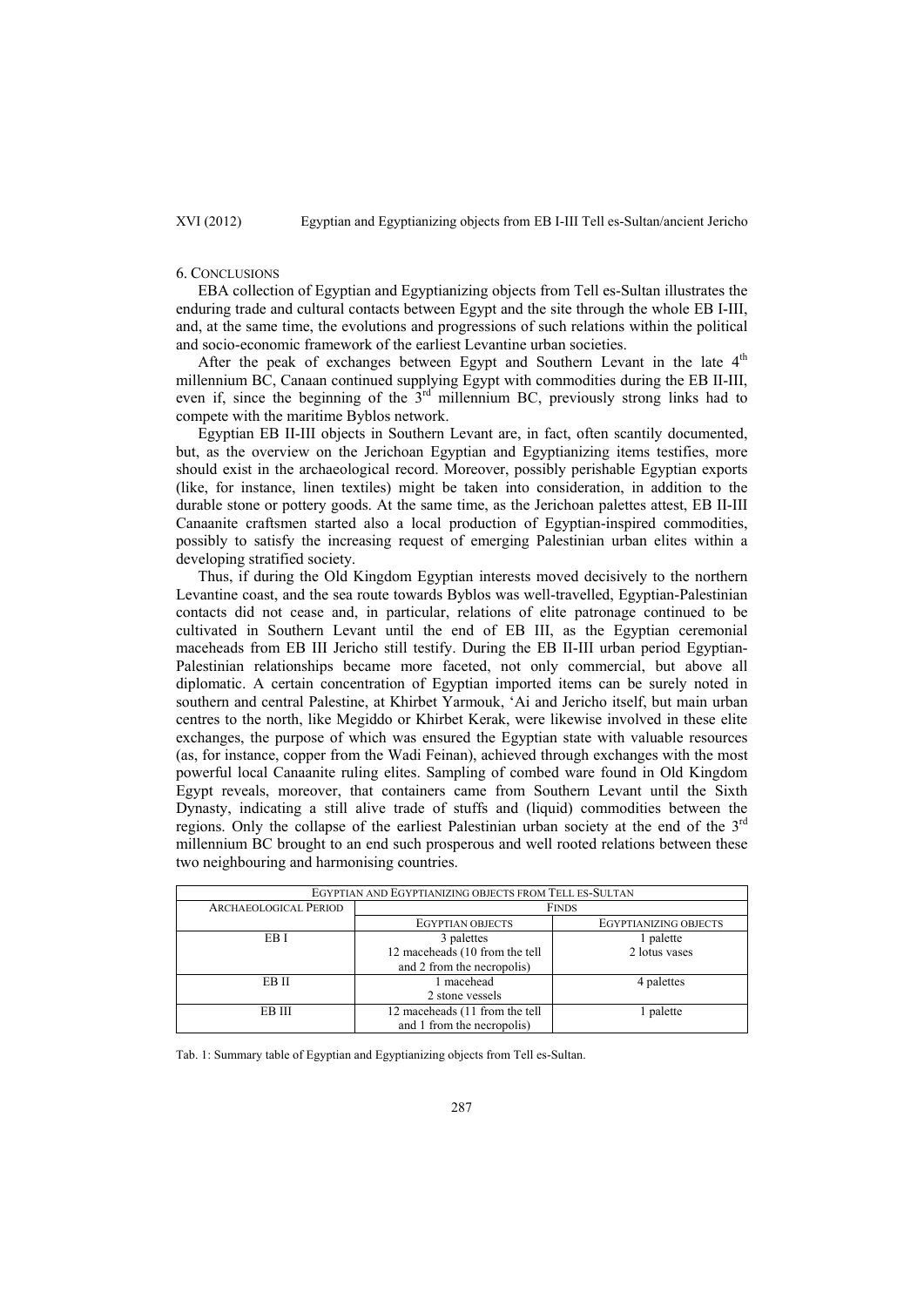## 7. CATALOGUE

EARLY BRONZE I

Type: palette from Garstang's excavations (inv. number 3678) [fig. 2:1] Dating: EB IA Material: black stone (type unrecorded) Context of retrieval: tell, Garstang's North-Eastern Trench, *locus* 270 Stratum: level VII State of preservation: fragmentary Dimensions: preserved length  $6.7 \text{ cm} \times \text{preserved}$ width 5.5 cm  $\times$  thickness 0.9 cm Bibliography: Garstang *et al.* 1936, pl. XXXVI:26 Type: palette from Kenyon's excavations (inv. number 1955) [fig. 2:2] Dating: EB IB Material: siltstone Context of retrieval: tell, Trench III Stratum: XV.liia State of preservation: fragmentary Dimensions: preserved length  $4.4 \text{ cm} \times \text{preserved}$ width 3.3 cm  $\times$  thickness 0.6 cm Bibliography: Holland 1982, 559, fig. 226:16 Type: palette from Kenyon's excavations (inv. number 1874) [fig. 3] Dating: EB IB Material: stone (type unrecorded) Context of retrieval: tell, Trench III Stratum: XVI.lxi-lxiia State of preservation: complete Dimensions: length  $13.5$  cm  $\times$  width 18.5 cm  $\times$ thickness 1.5 cm Bibliography: Dorrell 1983, 559, fig. 230:13 Type: palette from Sellin & Watzinger's excavations  $[\text{fig. 1}]$ Dating: EB I Material: stone (type unrecorded) Context of retrieval: tell, northern plateau Stratum: unrecorded State of preservation: complete Bibliography: Sellin - Watzinger 1913, fig. 107 Type: macehead from Garstang's excavations (inv. number 3677) [fig. 4:1]

Dating: EB IA Material: stone (type unrecorded) Context of retrieval: tell, Garstang's North-Eastern Trench, *locus* 270 Stratum: level VII State of preservation: complete Dimensions: length  $4.6 \text{ cm} \times \text{diameter} 5.3 \text{ cm}$ Bibliography: Garstang *et al.* 1936, pl. XXXVI:25

Type: macehead from Garstang's excavations (inv. number 4112) [fig. 4:5] Dating: EB IA Material: calcite/Egyptian alabaster Context of retrieval: tell, Garstang's North-Eastern Trench, *locus* 270 Stratum: level VII State of preservation: fragmentary Dimensions: preserved length 4.6 cm × diameter 4.7 cm Bibliography: Garstang *et al.* 1936, pl. XXXVI:24 Type: macehead from Sellin & Watzinger's excavations [fig. 4:2] Dating: EB I Material: stone (type unrecorded) Context of retrieval: tell, northern plateau Stratum: unrecorded

State of preservation: complete Dimensions: length  $4.5 \text{ cm} \times \text{diameter } 5.4 \text{ cm}$ Bibliography: Sellin - Watzinger 1913, fig. 109

Type: macehead from Garstang's excavations (inv. number 567) [fig. 4:6] Dating: EB IB Material: white stone (type unrecorded) Context of retrieval: necropolis, Tomb A Stratum: layer 3/24d State of preservation: complete Dimensions: preserved length  $5.3 \text{ cm} \times \text{diameter 5 cm}$ Bibliography: Garstang 1932, pl. VII:5 Type: macehead from Kenyon's excavations

(inv. number 1827) [fig. 4:4] Dating: EB IB Material: calcite/Egyptian alabaster Context of retrieval: tell, Trench III Stratum: XV.lvii State of preservation: fragmentary Dimensions: length  $4.5 \text{ cm} \times \text{diameter} 5.5 \text{ cm}$ Bibliography: Holland 1983, 804, fig. 365:1

Type: macehead from Kenyon's excavations (inv. number 685) [fig. 4:7] Dating: EB IB Material: calcite/Egyptian alabaster Context of retrieval: tell, Square MI Stratum: XIX.xciv State of preservation: fragmentary Dimensions: length  $5.3 \text{ cm} \times \text{diameter} 5.6 \text{ cm}$ Bibliography: Holland 1983, 804, fig. 365:2 Type: macehead from Kenyon's excavations

(inv. number 684) [fig. 4:3] Dating: EB IB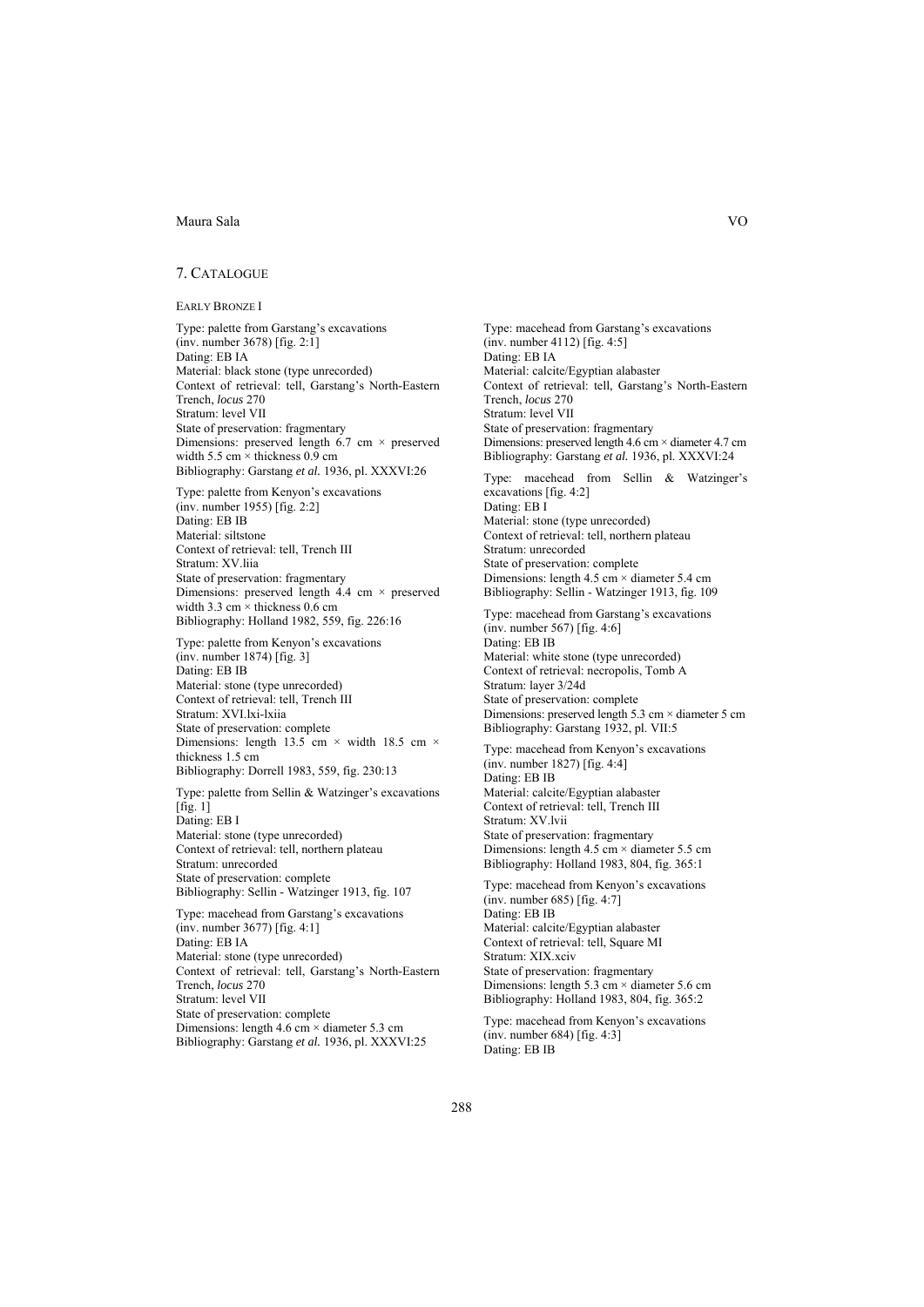Material: cream-coloured banded marble Context of retrieval: tell, Square MI Stratum: XIX.xciv State of preservation: fragmentary Dimensions: length 4.3 cm × diameter 5.5 cm Bibliography: Holland 1983, 804, fig. 365:6

Type: macehead from Kenyon's excavations (inv. number 111) [fig. 4:8] Dating: EB IA Material: calcite/Egyptian alabaster Context of retrieval: necropolis, Tomb K2 Stratum: Phase I State of preservation: complete Dimensions: length 3.6 cm × diameter 3.8 cm Bibliography: Kenyon 1965, fig. 5:8

Type: macehead from Kenyon's excavations (inv. number 1959.22) Dating: EB IA Material: white stone Context of retrieval: tell, Squares EIII-IV Stratum: Phase V-T State of preservation: almost complete Dimensions: length  $6.8 \text{ cm} \times \text{diameter } 6.4 \text{ cm}$ Bibliography: Holland 1983, 804

Type: macehead from Kenyon's excavations (inv. number 1959.31) Dating: EB IA Material: pinkish-coloured stone (type unrecorded) Context of retrieval: tell, Squares EIII-IV Stratum: Phase V State of preservation: almost complete Dimensions: length 8 cm × diameter 6.8 cm Bibliography: Holland 1983, 804

EARLY BRONZE II

Type: palette from Kenyon's excavations (inv. number 1197) [fig. 6:1] Dating: EB II Material: stone (type unrecorded) Context of retrieval: tell, Squares EIII-IV Stratum: Phase Fi State of preservation: complete Dimensions: length 16.5 cm  $\times$  width 11.5 cm  $\times$ thickness 1.5 cm Bibliography: Dorrell 1983, 559, fig. 230:12 Type: palette from Kenyon's excavations (inv. number 2630)

Dating: EB II Material: stone (type unrecorded) Context of retrieval: tell, Trench II Stratum: XVI.liv-lv State of preservation: fragmentary

Type: macehead from Kenyon's excavations (inv. number 1959.30) Dating: EB IA Material: white limestone Context of retrieval: tell, Squares EIII-IV Stratum: Phase Xi State of preservation: fragmentary Dimensions: length  $3.2 \text{ cm} \times \text{diameter} 4.4 \text{ cm}$ Bibliography: Holland 1983, 804

Type: macehead from Kenyon's excavations (inv. number 3383) Dating: EB IB Material: limestone Context of retrieval: tell, Trench II Stratum: XV.lia State of preservation: fragmentary Dimensions: diameter 6.3 cm Bibliography: Holland 1983, 804

Type: lotus vase [fig. 5:1] Dating: EB IA Material: pottery Context of retrieval: necropolis, Tomb A114 Dimensions: diameter 20 cm Bibliography: Kenyon 1960, fig. 17:23

Type: lotus vase [fig. 5:2] Dating: EB IA Material: pottery Context of retrieval: necropolis, Tomb K1 Dimensions: diameter 10 cm Bibliography: Kenyon 1965, fig. 12:6

Dimensions: thickness 1.2 cm Bibliography: Dorrell 1983, 559

Type: palette from Kenyon's excavations (inv. number 2632) [fig. 6:2] Dating: EB II Material: stone (type unrecorded) Context of retrieval: tell, Trench II Stratum: XVI.lviii State of preservation: complete Dimensions: length 10 cm  $\times$  width 6.5 cm  $\times$ thickness 2 cm Bibliography: Dorrell 1983, 559, pl. 21:c

Type: palette from Kenyon's excavations (inv. number 353) [fig. 6:3] Dating: EB II Material: stone (type unrecorded) Context of retrieval: necropolis, Tomb D12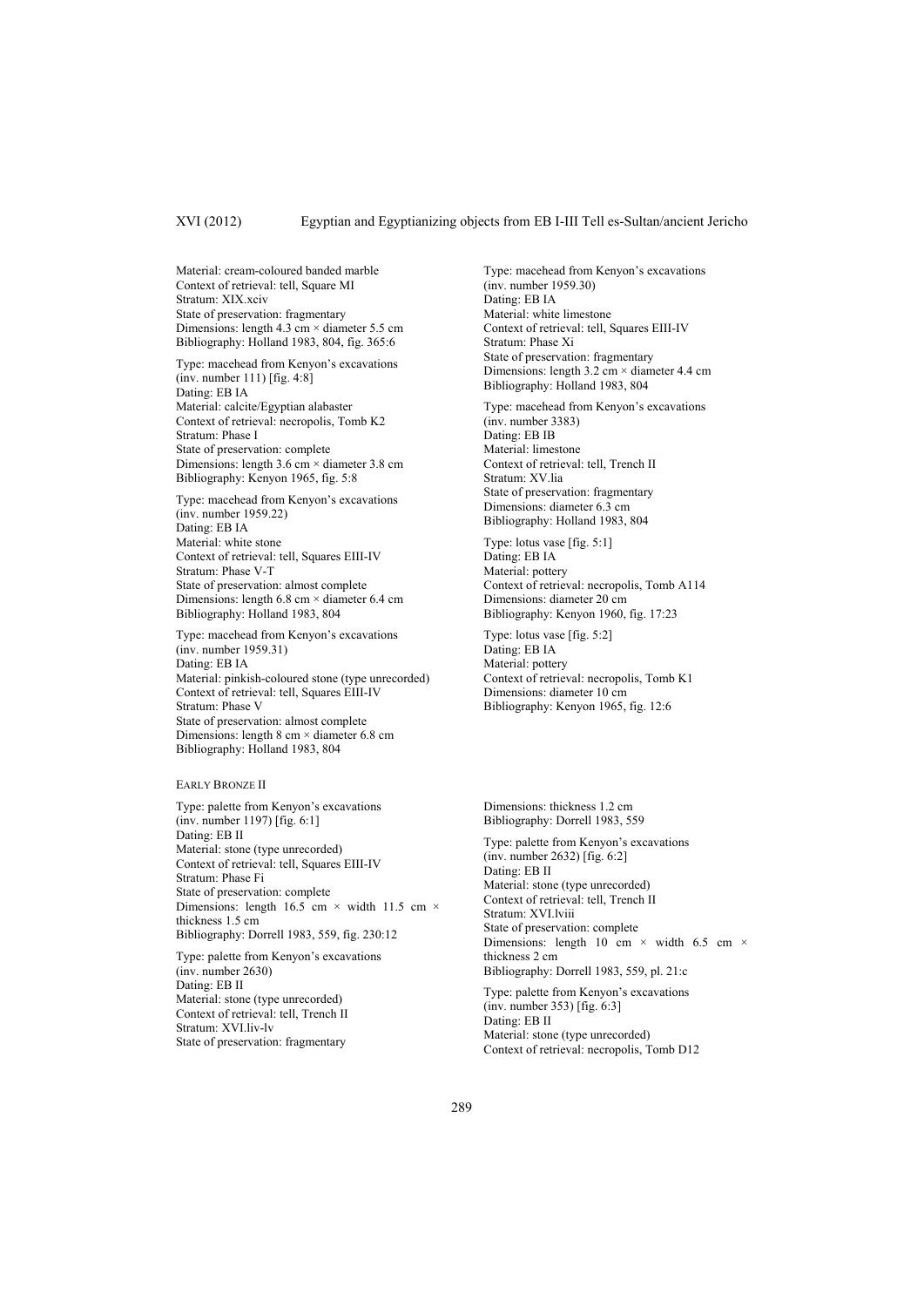State of preservation: complete Dimensions: length 14.1 cm  $\times$  width 10.2 cm  $\times$ thickness 0.8 cm Bibliography: Kenyon 1960, 125, fig. 40:3

Type: macehead from Kenyon's excavations  $(i$ nv. number 1449) [fig. 7] Dating: EB II Material: black stone (type unrecorded) Context of retrieval: tell, Squares EIII-IV Stratum: Phase K-J State of preservation: half Dimensions: diameter 5 cm  $\times$  4.5 cm Bibliography: Wheeler 1982, 630, fig. 256:2

Type: stone vessel from Kenyon's excavations (inv. number 1619) [fig. 8]

#### EARLY BRONZE III

Type: palette from Kenyon's excavations (inv. number 3267) Dating: EB III Material: stone (type unrecorded) Context of retrieval: tell, Site H Stratum: xi State of preservation: fragmentary Dimensions: length 7 cm  $\times$  width 4 cm  $\times$  thickness 2.5 cm Bibliography: Dorrell 1983, 559

Type: macehead from Sellin & Watzinger's excavations [fig. 9:1] Dating: EB III Material: stone (type unrecorded) Context of retrieval: tell, northern plateau Stratum: unrecorded State of preservation: complete Dimensions: length  $5.6 \text{ cm} \times \text{diameter}$  4.4 cm Bibliography: Sellin - Watzinger 1913, fig. 110

Type: macehead from Kenyon's excavations (inv. number 1781) [fig. 9:2] Dating: EB III Material: stone (type unrecorded) Context of retrieval: tell, Trench II Stratum: XX.lxvii-lxviii State of preservation: fragmentary Dimensions: preserved length 5 cm  $\times$  diameter 6.2 cm Bibliography: Holland 1983, 804, fig. 365:3

Type: macehead from Kenyon's excavations (inv. number 1048) [fig. 9:3] Dating: EB III Material: stone (type unrecorded) Context of retrieval: tell, Trench I Stratum: XXXVIII.xlvii State of preservation: fragmentary

Dating: EB II Material: fine polished limestone Context of retrieval: tell, Squares EIII-IV Stratum: Phase H State of preservation: fragmentary Dimensions: rim diameter 16 cm, thickness 0.3 cm Bibliography: Dorrell 1983, 554, 556, fig. 229:17

Type: stone vessel from Kenyon's excavations (inv. number 1507) Dating: EB II Material: fine polished limestone Context of retrieval: tell, Squares EIII-IV Stratum: Phase Gi State of preservation: half Bibliography: Dorrell 1983, 554, 556, pl. 19a

Dimensions: preserved length 7.4 cm × diameter 5.9 cm Bibliography: Holland 1983, 804, fig. 365:4 Type: macehead from Kenyon's excavations (inv. number 2922) [figs. 9:4, 10] Dating: EB III Material: pink streaky marble Context of retrieval: tell, Site H Stratum: ix State of preservation: complete Dimensions: length 7 cm  $\times$  diameter 6.2 cm Bibliography: Holland 1983, fig. 804, 365:5

Type: macehead from Kenyon's excavations (inv. number 151) [fig. 9:5] Dating: EB III Material: calcite/Egyptian alabaster Context of retrieval: necropolis, Tomb F2 State of preservation: complete Dimensions: length 10.8 cm × diameter 9 cm Bibliography: Kenyon 1960, 171, fig. 66:4

Type: macehead from Kenyon's excavations (inv. number 1593) [fig. 9:6] Dating: EB III Material: stone (type unrecorded) Context of retrieval: tell, Squares EIII-IV Stratum: Phase Ci State of preservation: complete Dimensions: length  $7.2 \text{ cm} \times \text{diameter } 6.2 \text{ cm}$ Bibliography: Holland 1983, 806, fig. 365:10

Type: macehead from Kenyon's excavations (inv. number 611) [fig. 9:7] Dating: EB III Material: stone (type unrecorded)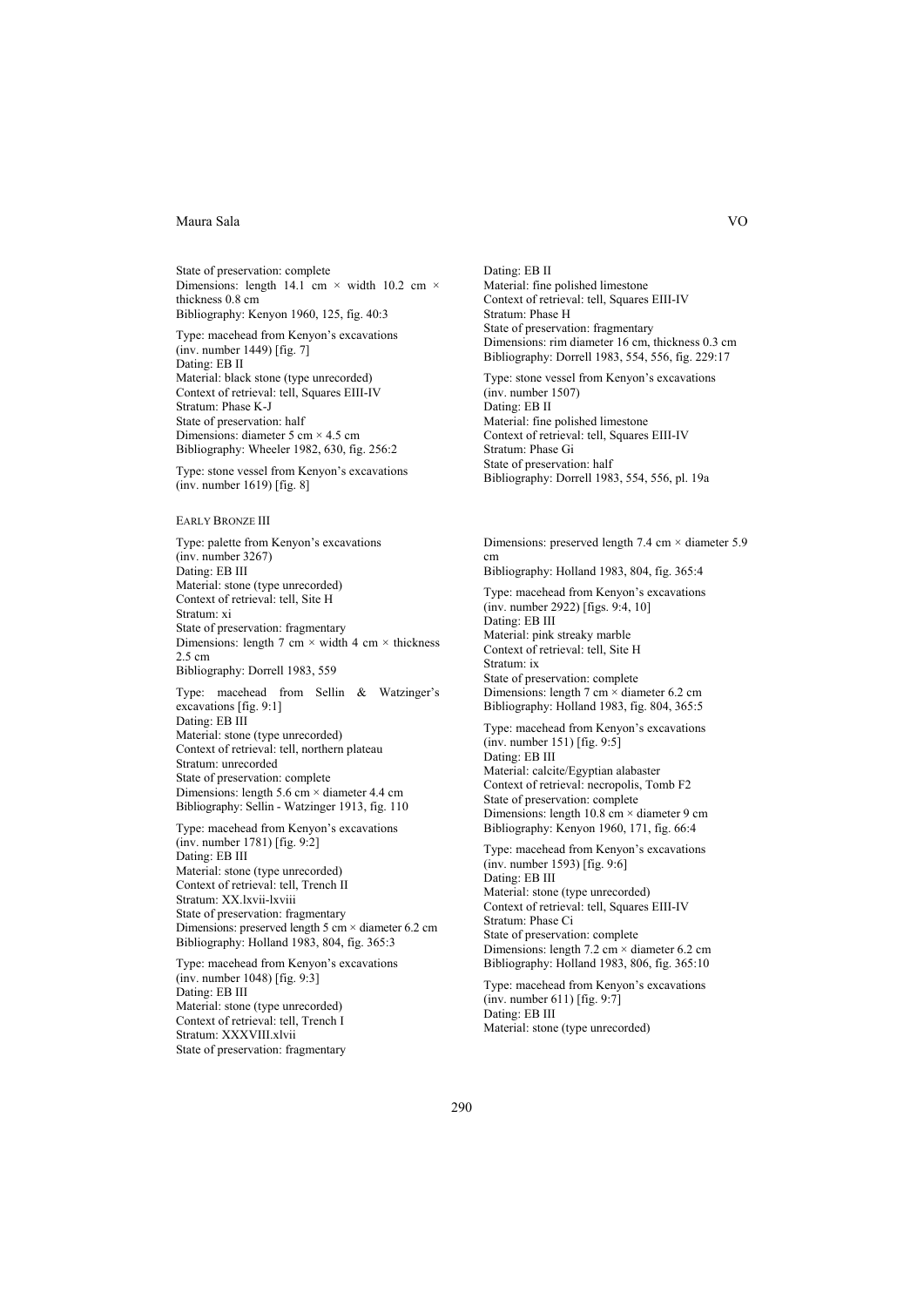Context of retrieval: tell, Squares EIII-IV Stratum: Phase Ci State of preservation: fragmentary Dimensions: reconstructed length 8.6 cm  $\times$  diameter 7.7 cm Bibliography: Holland 1983, 806, fig. 365:11 Type: macehead from Kenyon's excavations (inv. number 311) [fig. 9:8] Dating: EB III Material: stone (type unrecorded) Context of retrieval: tell, Trench I Stratum: XXXVIII.xlviii-xlix State of preservation: fragmentary Dimensions: reconstructed length 4.3 cm × diameter 4.8 cm Bibliography: Holland 1983, 804, fig. 365:7 Type: macehead from Kenyon's excavations (inv. number 1116) [fig. 9:9] Dating: EB III Material: black stone (type unrecorded) Context of retrieval: tell, Trench I Stratum: XXXVII xlvia

State of preservation: half Dimensions: 5.8 cm × diameter 5 cm Bibliography: Wheeler 1982, 630, fig. 256:1

Type: macehead from Kenyon's excavations

(inv. number 444) [fig. 9:10] Dating: EB III Material: stone (type unrecorded) Context of retrieval: tell, Trench I Stratum: XXXVIII.xlviii-xlix State of preservation: complete Dimensions: length  $3.8 \text{ cm} \times \text{diameter} 4 \text{ cm}$ Type: macehead from Kenyon's excavations (inv. number 3194) Dating: EB III Material: fine-grained dark grey stone (type unrecorded) Context of retrieval: tell, Site H Stratum: viiia State of preservation: complete Dimensions: diameter 6 cm Bibliography: Holland 1983, 806 Type: macehead from Kenyon's excavations (inv. number 710) Dating: EB III Material: black and white mottled limestone Context of retrieval: tell, Square MI Stratum: viiia

State of preservation: half Dimensions: unrecorded Bibliography: Holland 1983, 80

#### **REFERENCES**

AMIRAN R.

- 1970 The Egyptian stone vessel from 'Ai: *Israel Exploration Journal* 20 (1970), pp. 170-179. AMIRAN, R. - ILAN, O.
- 
- 1992 *Arad, eine 5000 Jahre alte Stadt in der Wüste Negev, Israel*, Hamburg 1992.
- AMIRAN, R. VAN DEN BRINK, E.C.M.
- 2001 A comparative study of the Egyptian pottery from Tal Ma'ahaz, Stratum I: S.R. WOLFF (ed.), *Studies in the Archaeology of Israel and Neighboring Lands in Memory of Douglas L. Esse* (Studies in Ancient Oriental Civilizations 59), Chicago 2001, pp. 29-58.
- 2002 The Ceramic Assemblage from Tel Ma᾽ahaz, Stratum I (Seasons 1975-1976): E.C.M. VAN DEN BRINK - T.E. LEVY (eds.), *Egypt and the Levant. Interrelations from the* 4<sup>th</sup> through *the Early 3rd Millennium B.C.E.*, London - New York 2002, pp. 273-279.

1978 *Early Arad. The Chalcolithic Settlement and Early Bronze City, I. First - Fifth Seasons of Excavations, 1962-1966* (Judean Desert Studies), Jerusalem 1978.

- 1994 *Ancient Egyptian Stone Vessels: Materials and Forms*, Heidelberg 1994.
- ASTOR, B. G. HARRELL, J. A. SHAW, I.
- 2000 Stone: P.T. NICHOLSON I. SHAW (eds.), *Ancient Egyptian Materials and Technology*, Cambridge 2000, pp. 5-77.

AMIRAN, R. *ET ALII*

ASTON, B.G.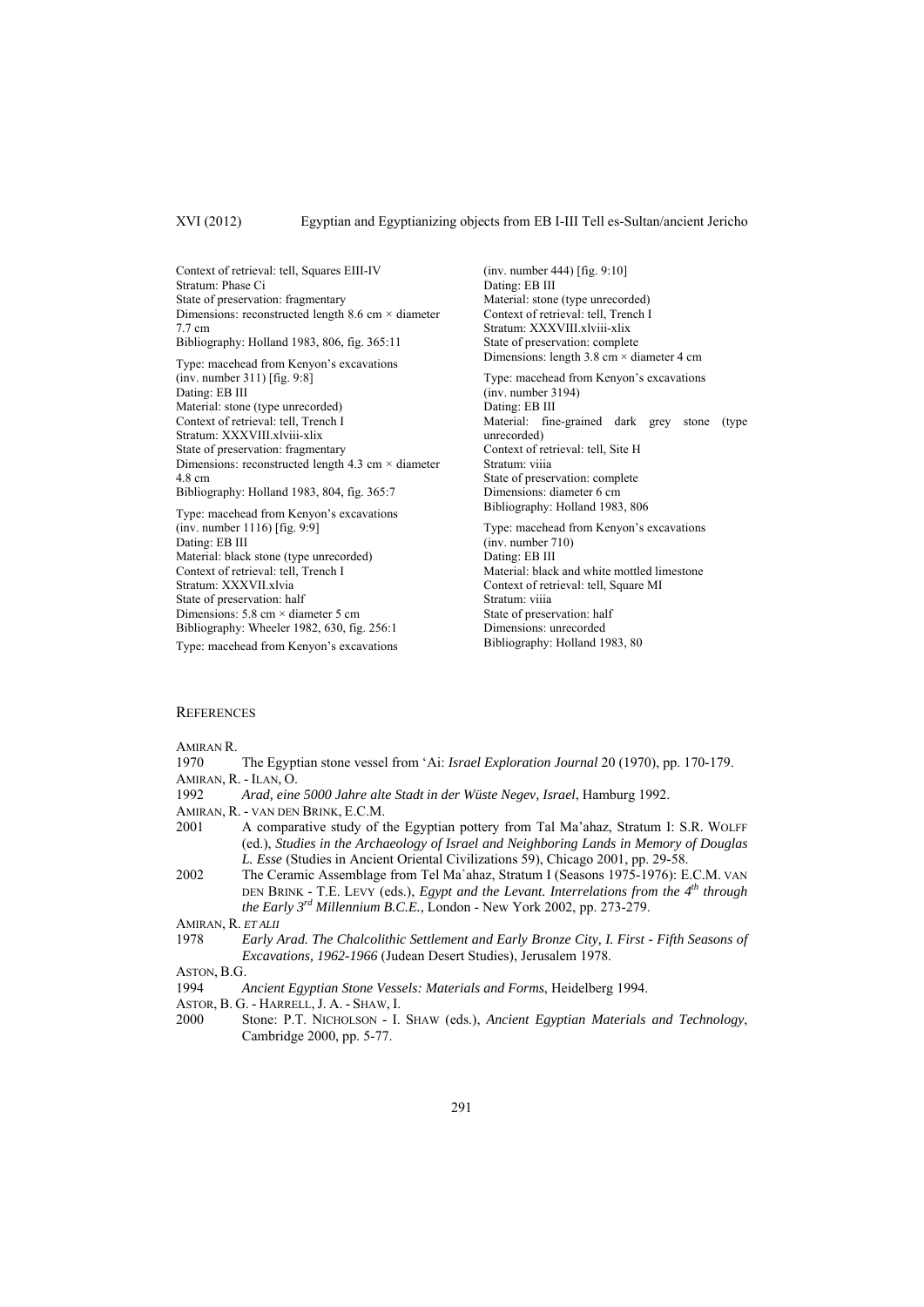BEN-TOR, A.

1975a Two Burials Caves of the Proto-Urban Period at Azor: *Qedem* 1 (1975), pp. 1-54.

1975b The First Season of Excavations at Tell Yarmuth: August 1970: *Qedem* 1 (1975), pp. 55- 87.

BLISS, F.J.

BOURKE, S. *ET ALII*

1994 Preliminary Report on the University of Sydney's Fourteen Season of Excavations at Pella (Tabaqat Fahl) in 1992: *Annual of the Department of Antiquities of Jordan* 38 (1994), pp. 81-126.

BRAUN, E.

- 2004 *Early Beth Shan (Strata XIX-XIII): G. M. FitzGerald's Deep Cut on the Tell* (University Museum Monograph 121), Philadelphia 2004.
- 2011 Early Interactions between Peoples of the Nile Valley and the Southern Levant: E. TEETER (ed.), *Before the Pyramids. The origins of Egyptian Civilization* (Oriental Institute Museum Publications 33), Chicago 2011, pp. 105-122.
- BRAUN, E. VAN DEN BRINK, E.C.M.
- 2008 Appraising South Levantine-Egyptian interaction: recent discoveries from Israel and Egypt: B. MIDANT-REYNES - Y. TRISTANT (eds.), *Egypt at its Origins 2. Proceedings of the Third International Conference "Origin of the State. Predynastic and Early Dynastic Egypt", Toulouse (France), 5th-8th September 2005* (Orientalia Lovaniensia Analecta 172), Leuven - Paris - Dudley 2008, pp. 643-680.

BRAUN, E. *ET ALII*

2001 New Evidence for Egyptian Connections During a Late Phase of Early Bronze I from the Soreq Basin in South-Central Israel: S.R. WOLFF (ed.), *Studies in the Archaeology of Israel and Neighboring Lands in Memory of Douglas L. Esse* (Studies in Ancient Oriental Civilizations 59), Chicago 2001, pp. 59-98.

CALLAWAY, J.

- 1972 *The Early Bronze Age Sanctuary at Ai (et-Tell). A Report of the Joint Archaeological Expedition to Ai (et-Tell). No. I* (Colt Archaeological Institute Publications), London 1972.
- DAVIES, W.
- 1981 The foreign Relations of Pre-Dynastic Egypt I: Egypt and Palestine in the Pre-Dynastic Period: *The Journal of the Society for the Study of Egyptian Antiquities* 11 (1981), pp. 21- 27.

DORRELL, P.G.

- 1983 Appendix A. Stone Vessels, Tools, and Objects: K.M. KENYON T.A. HOLLAND, *Excavations at Jericho. Volume Five. The Pottery Phases of the Tell and Others Finds*, London 1983, pp. 485-575.
- ENGBERG, R.M. SHIPTON, G.M.
- 1934 *Notes on the Chalcolithic and Early Bronze Age Pottery of Megiddo* (Studies in Ancient Oriental Civilizations 10), Chicago 1934.

ESSE, D.

1989 Secondary State Formation and Collapse in Early Bronze Age Palestine: P. DE MIROSCHEDJI (ed.), *L'urbanisation de la Palestine à l'âge du Bronze ancien. Bilan et perspectives des recherches actuelles. Actes du Colloque d'Emmaüs (20-24 octobre 1986)* (British Archaeological Reports International Series 527), Oxford 1989, pp. 81-95.

<sup>1894</sup> *A Mound of Many Cities; or Tell el Hesy Excavated*, London 1894.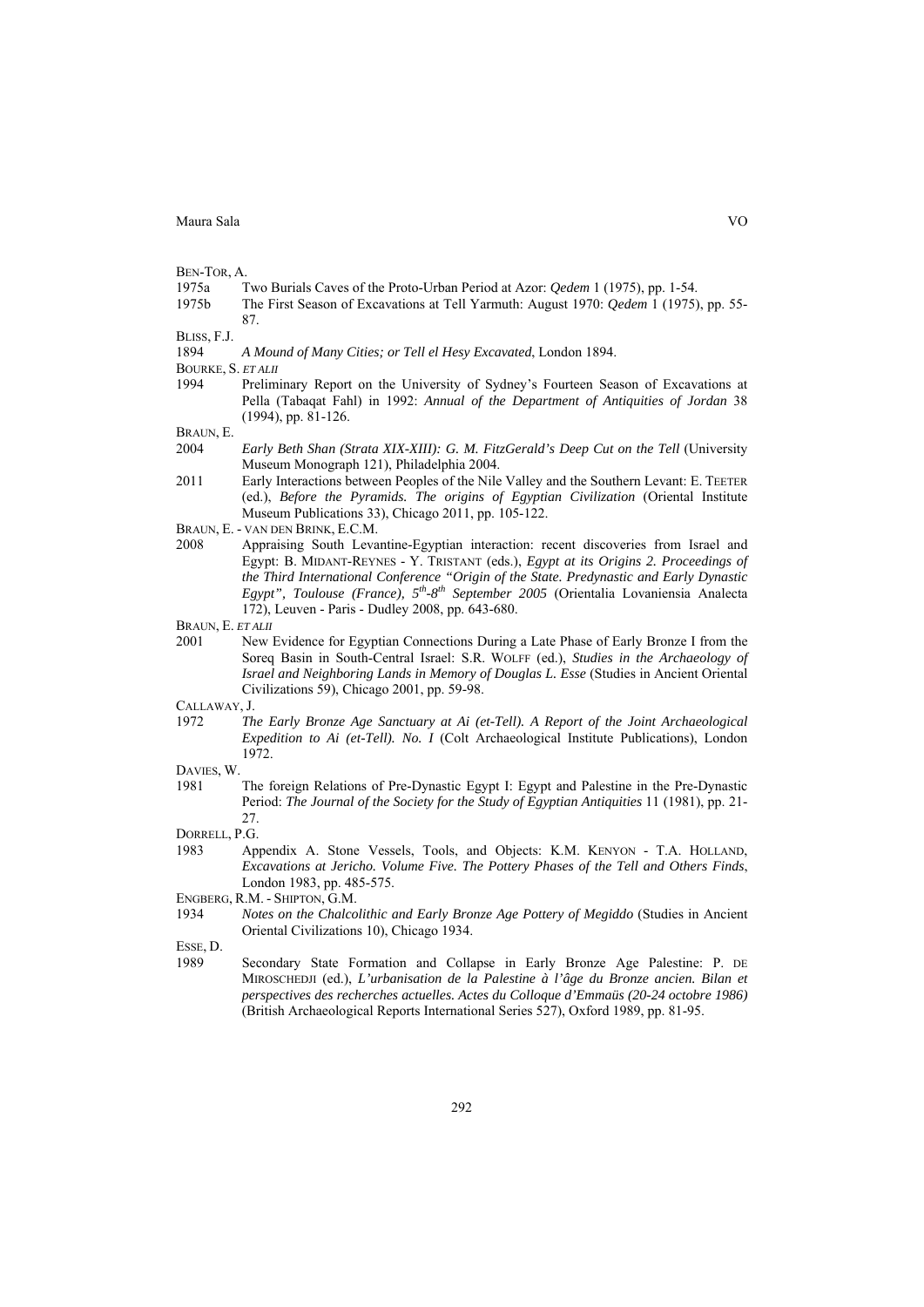FISCHER, P.

- 2002 Egyptian-Transjordanian Interaction during Predynastic and Protodynastic Times: The Evidence from Tell Abu al-Kharaz, Jordan Valley: E.C.M. VAN DEN BRINK - T.E. LEVY (eds.), *Egypt and the Levant. Interrelations from the 4th through the Early 3rd Millennium B.C.E.*, London - New York 2002, pp. 323-333.
- FITZGERALD, G.M.
- 1935 The Earliest Pottery of Beth-Shan: *The Museum Journal* 24 (1935), pp. 5-32.
- GARSTANG, J.
- 1932 Jericho: City and Necropolis: *Liverpool Annals of Archaeology and Anthropology* 19 (1932), pp. 3-22, 35-54.
- GARSTANG, J. *ET ALII*
- 1936 Jericho: City and Necropolis (Report for the Sixth and Concluding Season, 1936): *Liverpool Annals of Archaeology and Anthropology* 23 (1936), pp. 67-100.

GOPHNA, R.

- 1990 The Egyptian Pottery of 'Ein Besor: *Tel Aviv* 17 (1990), pp. 144-162.
- GOREN, Y. ILAN, O.
- 2003 The Egyptianized Pottery Vessels of Early Bronze Age Megiddo: *Tel Aviv* 30 (2003), pp. 42-53.
- GREENBERG, R. EISENBERG, E.
- 2002 Egypt, Bet Yerah and Early Canaanite Urbanization: E.C.M. VAN DEN BRINK T.E. LEVY (eds.), *Egypt and the Levant. Interrelations from the*  $4^{th}$  through the *Early*  $3^{rd}$  Millennium *B.C.E.*, London - New York 2002, pp. 213-222.
- GREENBERG, R. *ET ALII*
- 2012 Tel Beth Yerah: Hub of the Early Bronze Age Levant: *Near Eastern Archaeology* 75 (2012), pp. 88-107.
- GREENBERG, R. WENGROW, D. PAZ, S.
- 2010 Cosmetic Connections? An Egyptian Relief Carving from Early Bronze Age Tel Bet Yerah (Israel): *Antiquity* (Project Gallery) 324/84 (2010) (http://www.antiquity.ac.uk/ projgall/greenberg324/).
- HARRISON, T.H.
- 1993 Economics with an Entrepreneurial Spirit: Early Bronze Age Trade with Late Predynastic Egypt: *The Biblical Archaeologist* 56 (1993), pp. 81-93.
- HELCK, W.
- 1971 *Die Beziehungen Ägyptens zu Vorderasien im 3. Und 2. Jahrtausend v. Chr.* (Ägyptologische Abhandlungen 5), Wiesbaden 1971.
- HENNESSY, J.B.
- 1967 *The Foreign Relations of Palestine during the Early Bronze Age*, London 1967.

HOLLAND, T.A.

- 1982 Appendix C. Figurines and Miscellaneous Objects: K.M. KENYON T.A. HOLLAND, *Excavations at Jericho. Volume Four. The Pottery Type Series and Other Finds*, London 1982, pp. 551-563.
- 1983 Appendix M. Stone Maceheads: K.M. KENYON T.A. HOLLAND, *Excavations at Jericho. Volume Five. The Pottery Phases of the Tell and Others Finds*, London 1983, pp. 804- 813.

JACOBS, P.

1996 A cosmetic palette from Early Bronze Age III at Tell Halif: J.D. SEGER (ed.), *Retrieving the past: essays on archaeological research and methodology in honor of Gus W. van Beek*, Winona Lake 1996, pp. 123-134.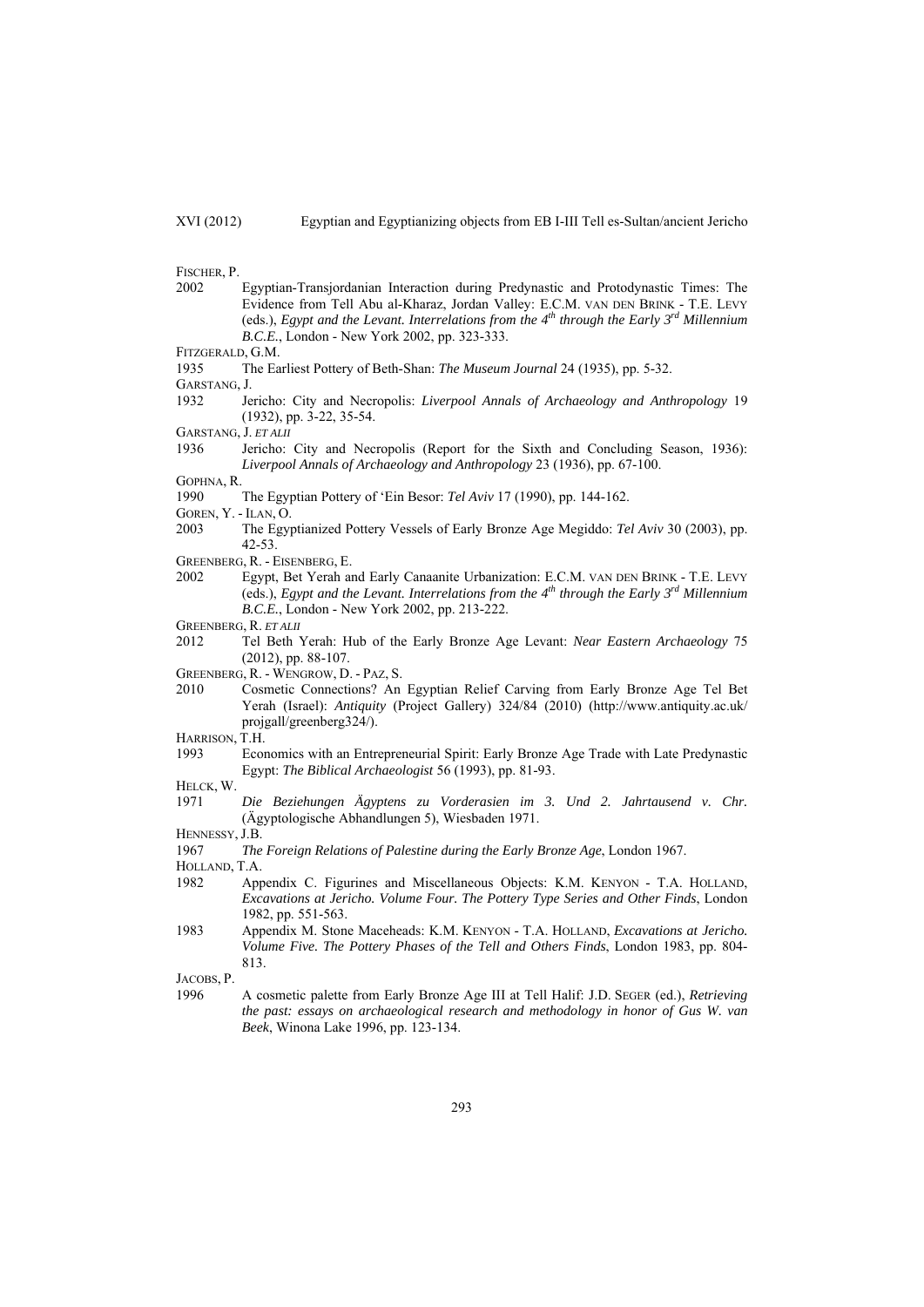JOFFE, A.H.

- 2000 The Early Bronze Age Pottery from Area J: I. FINKELSTEIN D. USSISHKIN B. HALPERN (eds.), *Megiddo III. The 1992-1996 Seasons* (Tel Aviv Monograph Series 18), Tel Aviv 2000, pp. 161-185.
- KENYON, K.M.
- 1960 *Excavations at Jericho. Volume One. The Tombs excavated in 1952-1954*, London 1960.
- 1965 *Excavations at Jericho. Volume Two. The Tombs excavated in 1955-1958*, London 1965. KENYON, K.M. - HOLLAND, T.A.
- 1983 *Excavations at Jericho. Volume Five. The Pottery Phases of the Tell and Others Finds*, London 1983. KLEMM, R. - KLEMM D.D.
- 2008 *Stones and Quarries in Ancient Egypt*, London 2008.
- KOCHAVI<sub>M</sub>
- 1981 The History and Archaeology of Aphek-Antipatris: A Biblical City in the Sharon Plain: *Biblical Archaeologist* 44 (1981), pp. 75-86.

KROEPER, K.

1996 Minshat Abu Omar: Burials with Palettes: J. SPENCER (ed.), *Aspects of Early Egypt*, London 1996, pp. 70-92.

LAPP, N.

2003 Cylinder Seals, Impressions, and Incised Sherds: W.E. RAST - R.T. SCHAUB, *Bâb edh-Dhrâ': Excavations at the Town Site (1975-1981). Part 1: Text, Part 2: Plates and Appendices* (Reports of the Expedition to the Dead Sea Plain, Jordan, Volume II), Winona Lake 2003, pp. 522-565.

LEE, J.R.

2003 Worked Stones: W.E. RAST - R.T. SCHAUB, *Bâb edh-Dhrâ': Excavations at the Town Site (1975-1981). Part 1: Text, Part 2: Plates and Appendices* (Reports of the Expedition to the Dead Sea Plain, Jordan, Volume II), Winona Lake 2003, pp. 622-637.

LEVY, T. *ET ALII*

2002 The Protodynastic/Dynasty 1 Egyptian Presence in Southern Canaan: A Preliminary Report on the 1994 Excavations at Nahal Tillah, Israel: E.C.M. VAN DEN BRINK - T.E. LEVY (eds.), *Egypt and the Levant. Interrelations from the 4<sup>th</sup> through the Early* 3<sup>rd</sup> *Millennium B.C.E.*, London - New York 2002, pp. 411-445.

LILYOUIST, C.

1995 *Egyptian Stone Vessels: Khian Through Tuthmosis IV*, New York 1995.

LOUD, G.

1948 *Megiddo II. Seasons of 1935-39* (Oriental Institute Publications 62), Chicago 1948.

LOVELL, J.L.

2008 Horticulture, status and long-range trade in Chalcolithic Southern Levant: early connections with Egypt: B. MIDANT-REYNES - Y. TRISTANT (eds.), *Egypt at its Origins 2. Proceedings of the Third International Conference "Origin of the State. Predynastic and Early Dynastic Egypt", Toulouse (France), 5th-8th September 2005* (Orientalia Lovaniensia Analecta 172), Leuven - Paris - Dudley 2008, pp. 741-762.

MACZYŃKA, A.

2008 Some remarks on Egyptian-Southern Levantine interrelations in the first half of  $4<sup>th</sup>$ millennium BC: B. MIDANT-REYNES - Y. TRISTANT (eds.), *Egypt at its Origins 2. Proceedings of the Third International Conference "Origin of the State. Predynastic and Early Dynastic Egypt", Toulouse (France), 5th-8th September 2005* (Orientalia Lovaniensia Analecta 172), Leuven - Paris - Dudley 2008, pp. 763-781.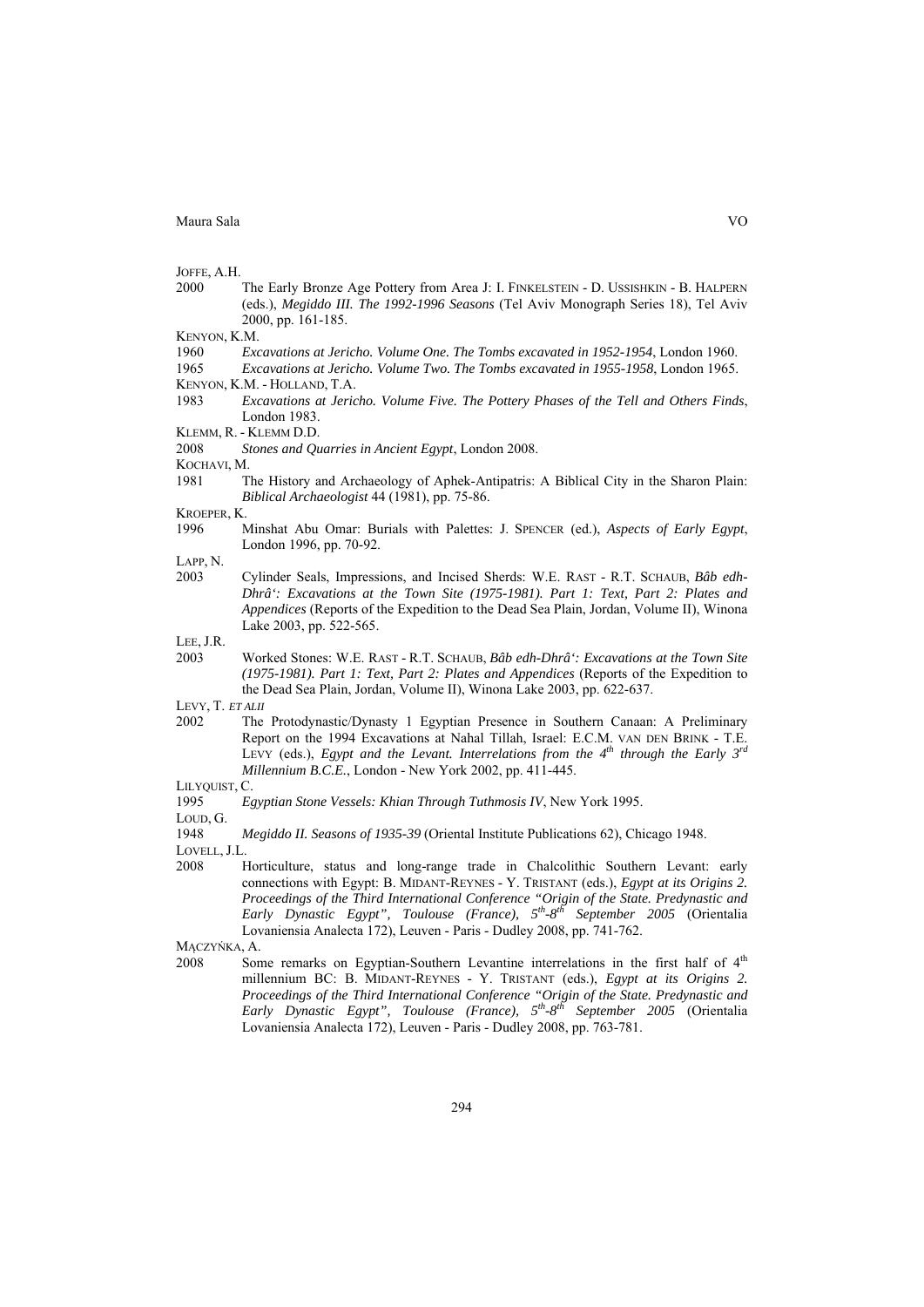- MARQUET-KRAUSE, J.
- 1949 *Les fouilles de 'Ai (et-Tell) 1933-1935. La résurrection d'une grande cité biblique* (Bibliothèque archéologique et historique 45), Paris 1949.
- MACDONALD, E. STARKEY, J.L. HARDING, G.L.
- 1932 *Beth Pelet II* (Publication of the Egyptian Research Account 52), London 1932.
- DE MIROSCHEDII, P.
- 1992 Une palette Egyptienne prédynastique du sud de la plain côtière d'Israël: *Eretz Israel* 23  $(1992)$ , pp.  $90*-94*$ .
- 2002 The socio-political dynamics of Egyptian-Canaanite interaction in the Early Bronze Age: E.C.M. VAN DEN BRINK - T.E. LEVY (eds.), *Egypt and the Levant. Interrelations from the 4th through the Early 3rd Millennium B.C.E.*, London - New York 2002, pp. 39-57.
- 2012 Egypt and Southern Canaan in the Third Millennium BCE: Uni's Asiatic Campaigns Revisited: M. GRUBER - S. AHITUV - G. LEHMANN - Z. TALSHIR (eds.), *All the Wisdom of the East. Studies in Near Eastern Archaeology and History in Honor of Eliezer D. Oren* (Orbis Biblicus et Orientalis 255), Fribourg 2012, pp. 265-292.
- DE MIROSCHEDJI, P. *ET ALII*
- 1988 *Yarmouth 1. Rapport sur les trois premières campagnes de fouilles à Tel Yarmouth (Israël) (1980-1982)* (Éditions Recherche sur les Civilisations, Mémoire 76), Paris 1988.
- 2001 Les fouilles de Tell es-Sakan (Gaza): nouvelles données sur les contacts égyptocananéens aux IVe-IIIe millénaires: *Paléorient* 27.2 (2001), pp. 75-104.

NIGRO<sub>L</sub>

- 2005 *Tell es-Sultan/Gerico alle soglie della prima urbanizzazione: il villaggio e la necropoli del Bronzo Antico I (3300-3000 a.C.)* (Rome "La Sapienza" Studies on the Archaeology of Palestine & Transjordan 1), Roma 2005.
- 2007 Aside the spring: Byblos and Jericho from village to town in the second half of the 4th millennium BC: L. NIGRO (ed.), *Byblos and Jericho in the Early Bronze I. Social dynamics and cultural interactions. Proceedings of the International Workshop held in Rome on March 6th 2007 by Rome "La Sapienza" University* (Rome «La Sapienza» Studies on the Archaeology of Palestine & Transjordan 4), Roma 2007, pp. 1-45.
- 2008 Tell es-Sultan/Jericho from Village to Town: A Reassessment of the Early Bronze Age I Settlement and Necropolis: J.M. CÓRDOBA *ET ALII* (eds.), *Proceedings of the 5th International Congress on the Archaeology of the Ancient Near East (5-8 April 2006)*, Madrid 2008, Volume II, pp. 645-662.
- 2010 *Tell es-Sultan/Jericho in the Early Bronze II (3000-2700 BC): the rise of an early Palestinian city. A synthesis of the results of four archaeological expeditions* (Rome «La Sapienza» Studies on the Archaeology of Palestine & Transjordan 5), Rome 2010.

NIGRO, L. - SALA, M.

2012 Preliminary Report of the Sixth Season (2011) of Excavations by the University of Rome "La Sapienza" at Khirbat al-Batrāwī (Upper Wādī az-Zarqā'): *Annual of the Department of Antiquities of Jordan* 56 (2012), in press.

PETRIE, F.

1953 *Ceremonial slate palettes*, London 1953.

POLCARO, A.

2005 La Tomba A: interpretazione della sequenza stratigrafica e del rituale funerario: L. NIGRO, *Tell es-Sultan/Gerico alle soglie della prima urbanizzazione: il villaggio e la necropoli del Bronzo Antico I (3300-3000 a.C.)* (Rome "La Sapienza" Studies on the Archaeology of Palestine & Transjordan 1), Roma 2005, pp. 49-70.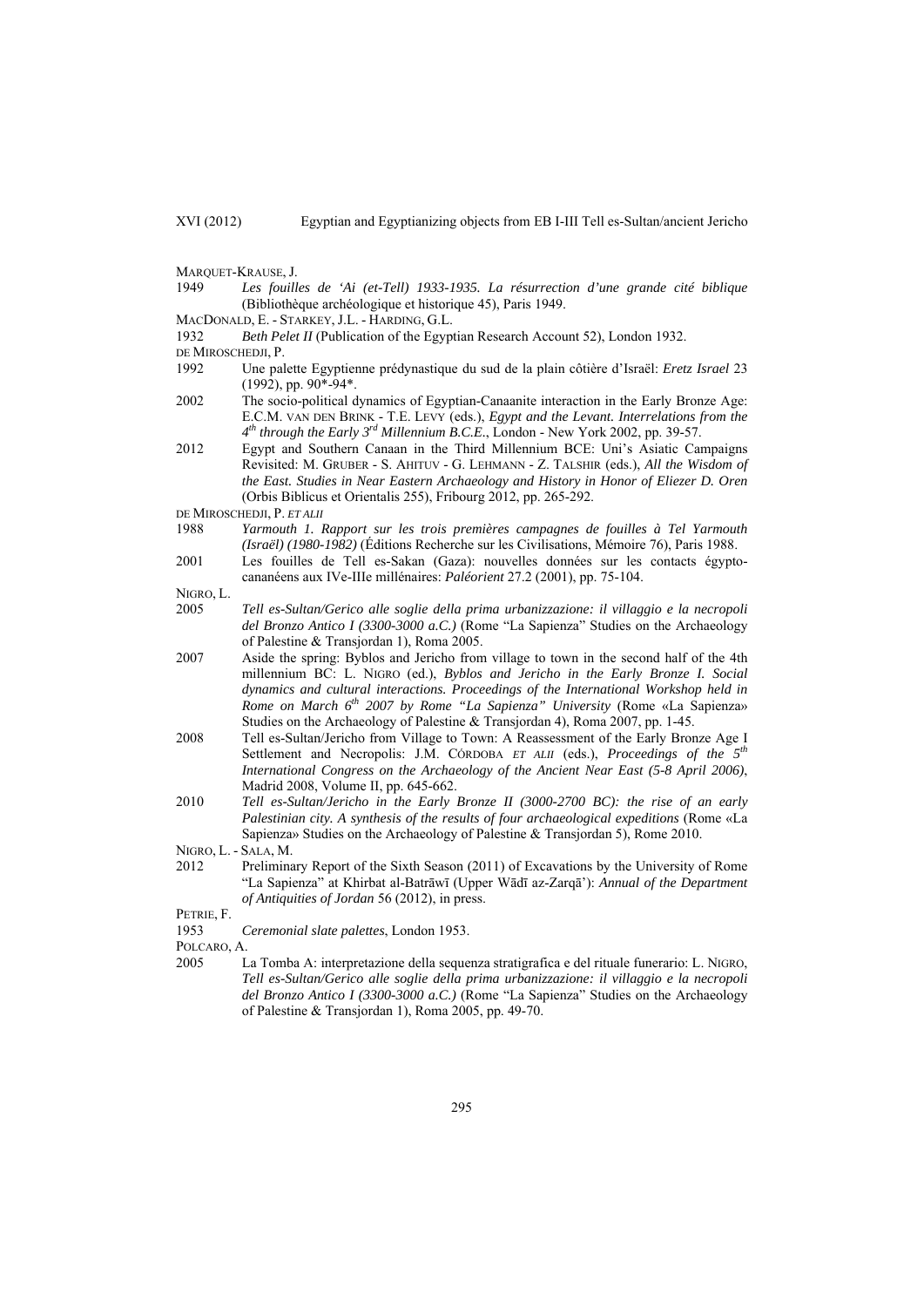|  |  | RAST, W.E. - SCHAUB, R.T. |  |
|--|--|---------------------------|--|
|--|--|---------------------------|--|

1989 *Bâb edh-Dhrâ': Excavations in the Cemetery directed by Paul W. Lapp (1965-67)* (Reports of the Expedition to the Dead Sea Plain, Jordan, Volume I), Winona Lake 1989. 2003 *Bâb edh-Dhrâ': Excavations at the Town Site (1975-1981). Part 1: Text, Part 2: Plates and Appendices* (Reports of the Expedition to the Dead Sea Plain, Jordan, Volume II), Winona Lake 2003.

SALA, M.

- 2005 Le produzioni ceramiche gerichiote del Bronzo Antico I: materiali stratificati provenienti dal tell: L. NIGRO, *Tell es-Sultan/Gerico alle soglie della prima urbanizzazione: il villaggio e la necropoli del Bronzo Antico I (3300-3000 a.C.)* (Rome "La Sapienza" Studies on the Archaeology of Palestine & Transjordan 1), Roma 2005, pp. 167-196.
- 2008 *L'architettura sacra della Palestina nell'età del Bronzo Antico I-III* (Contributi e Materiali di Archeologia Orientale 13), Roma 2008.
- SELLIN, E. WATZINGER, C.
- 1913 *Jericho. Die Ergebnisse der Ausgrabungen* (Wissenschaftliche Veröffentlichung der Deutschen Orient-Gesellschaft 22), Leipzig 1913.

SHAW, I.

- 2010 *Hatnub: Quarrying Travertine in Ancient Egypt* (Eighty-Eight Excavation Memoir), London 2010.
- SOWADA, K.N.
- 2000 Egyptian Palettes in the EB II and EB III Canaan: P. MATTHIAE *ET ALII* (eds.), *Proceedings of the First International Congress on the Archaeology of the Ancient Near East*, Roma 2000, pp. 1527-1540.
- 2009 *Egypt in the Eastern Mediterranean during the Old Kingdom. An Archaeological Perspective* (Orbis Biblicus et Orientalis 237), Fribourg 2009.

SPARKS, R.T.

2003 Egyptian Stone Vessels and the Politics of Exchange (2617-1070 BC): R. MATTHEWS - C. ROOMER (eds.), *Ancient Perspective on Egypt*, London 2003, pp. 39-56.

TALBOT, G.C.

- 1983 Beads and Pendants from the Tell and Tombs: K.M. KENYON T.A. HOLLAND, *Excavations at Jericho. Volume Five. The Pottery Phases of the Tell and Others Finds*, London 1983, pp. 788-801.
- TEETER. E. (ed.)
- 2011 *Before the Pyramids. The origins of Egyptian Civilization* (Oriental Institute Museum Publications 33), Chicago 2011.

TUFNELL, O.

1958 *Lachish IV, The Bronze Age* (The Wellcome-Marston Archaeological Research Expedition to the Near East, Vol. IV), London 1958.

DE VAUX, R.

1949 La deuxième champagne de fouilles à Tell el-Far'ah près Naplouse: *Revue Biblique* 56 (1949), pp. 102-138.

WENGROW, D.<br>2006 Th

2006 *The archaeology of Early Egypt. Social transformations in north-east Africa, 10,000 to 2650 BC*, Cambridge 2006.

WHEELER, M.

1982 Appendix F. Loomweights and Spindle Whorls": K.M. KENYON - T.A. HOLLAND, *Excavations at Jericho. Volume Four. The Pottery Type Series and Other Finds*, London 1982, pp. 623-637.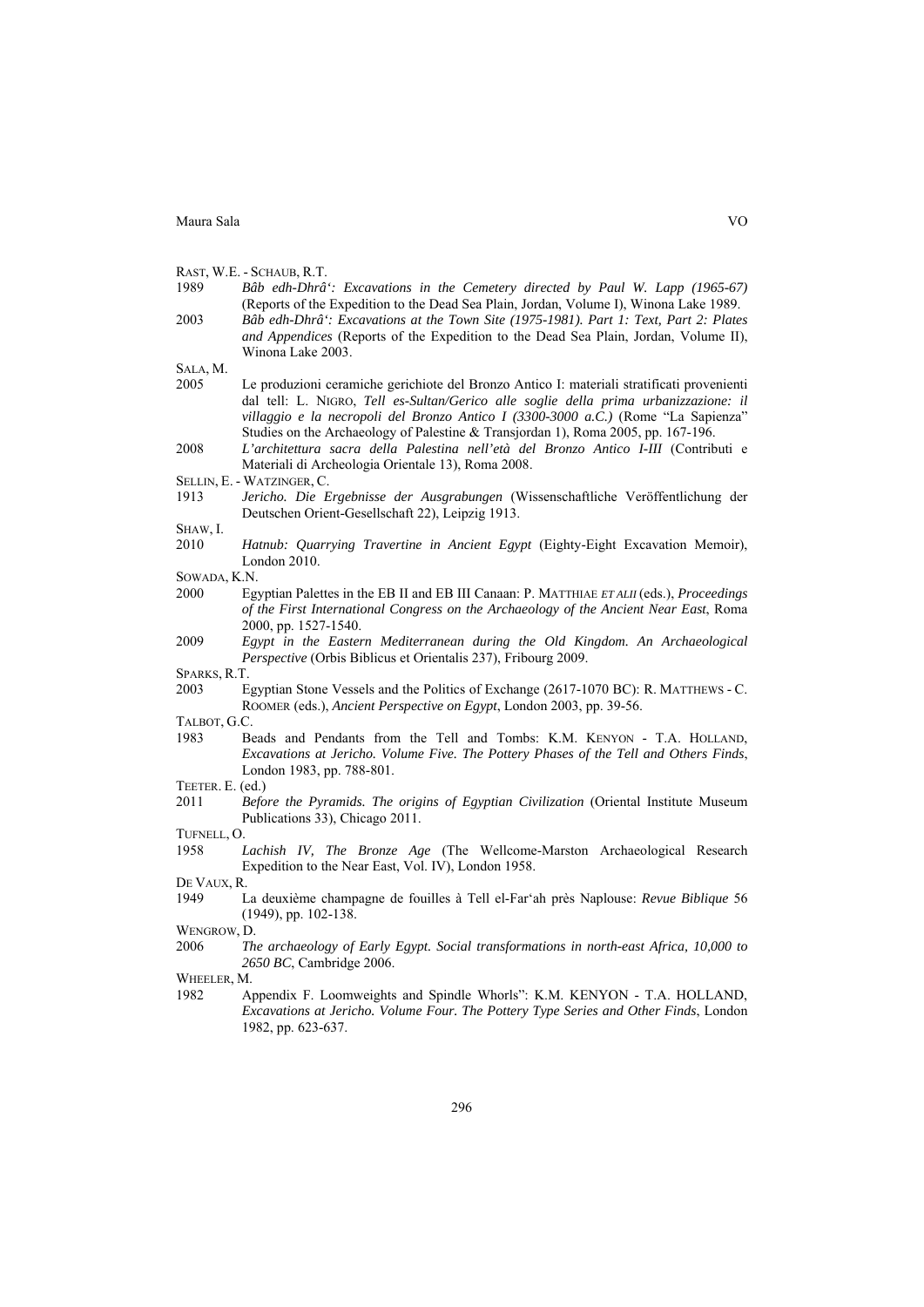# WILKINSON, A.<br>1989 Obj

Objects from the Early Bronze II and III Tombs: W.E. RAST - R.T. SCHAUB, *Bâb edh*-*Dhrâ': Excavations in the Cemetery directed by Paul W. Lapp (1965-67)* (Reports of the Expedition to the Dead Sea Plain, Jordan, Volume I), Winona Lake 1989, pp. 444-470.

YANNAI, E.

2002 Imported Finds from the 'Ein Assawir Tombs (Israel) and Their Significance in Understanding the Chronological Synchronization between Israel, Egypt, and Eastern Anatolia: E.C.M. VAN DEN BRINK - T.E. LEVY (eds.), *Egypt and the Levant. Interrelations from the 4th through the Early 3rd Millennium B.C.E.*, London - New York 2002, pp. 334-  $345.$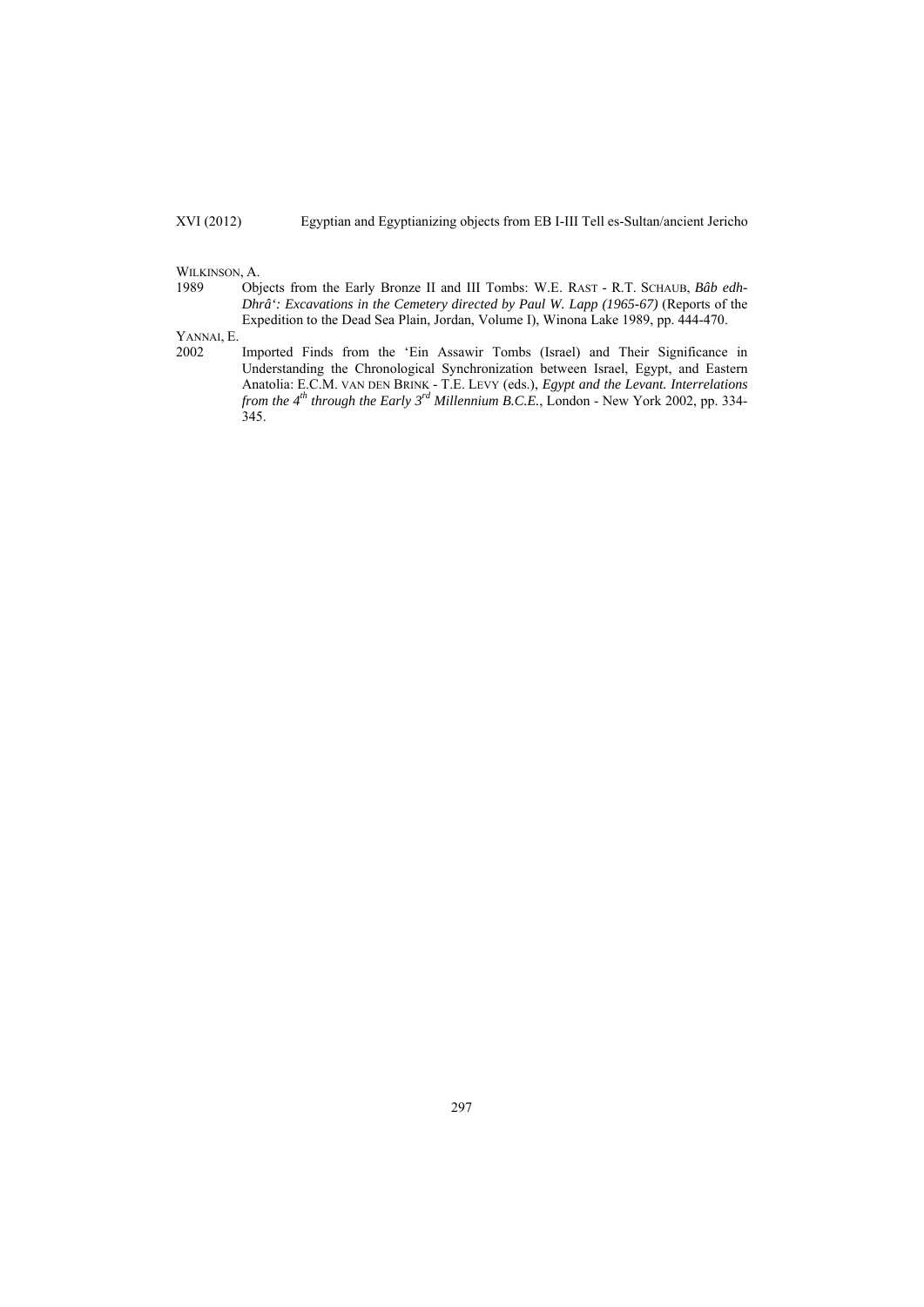

Fig. 1: EB I Egyptian palette from Sellin and Watzinger's excavations (after Sellin - Watzinger 1913, fig. 107).



Fig. 2: Egyptian palettes from EB I contexts. 1, palette from Garstang's North-Eastern Trench (redrawn from Garstang *et al.* 1936, pl. XXXVI:26); 2, palette Kenyon's Trench III (redrawn from Holland 1982, fig. 226:16).



Fig. 3: EB IB Egyptianizing palette from Kenyon's Trench III (redrawn from Dorrell 1983, fig. 230:13).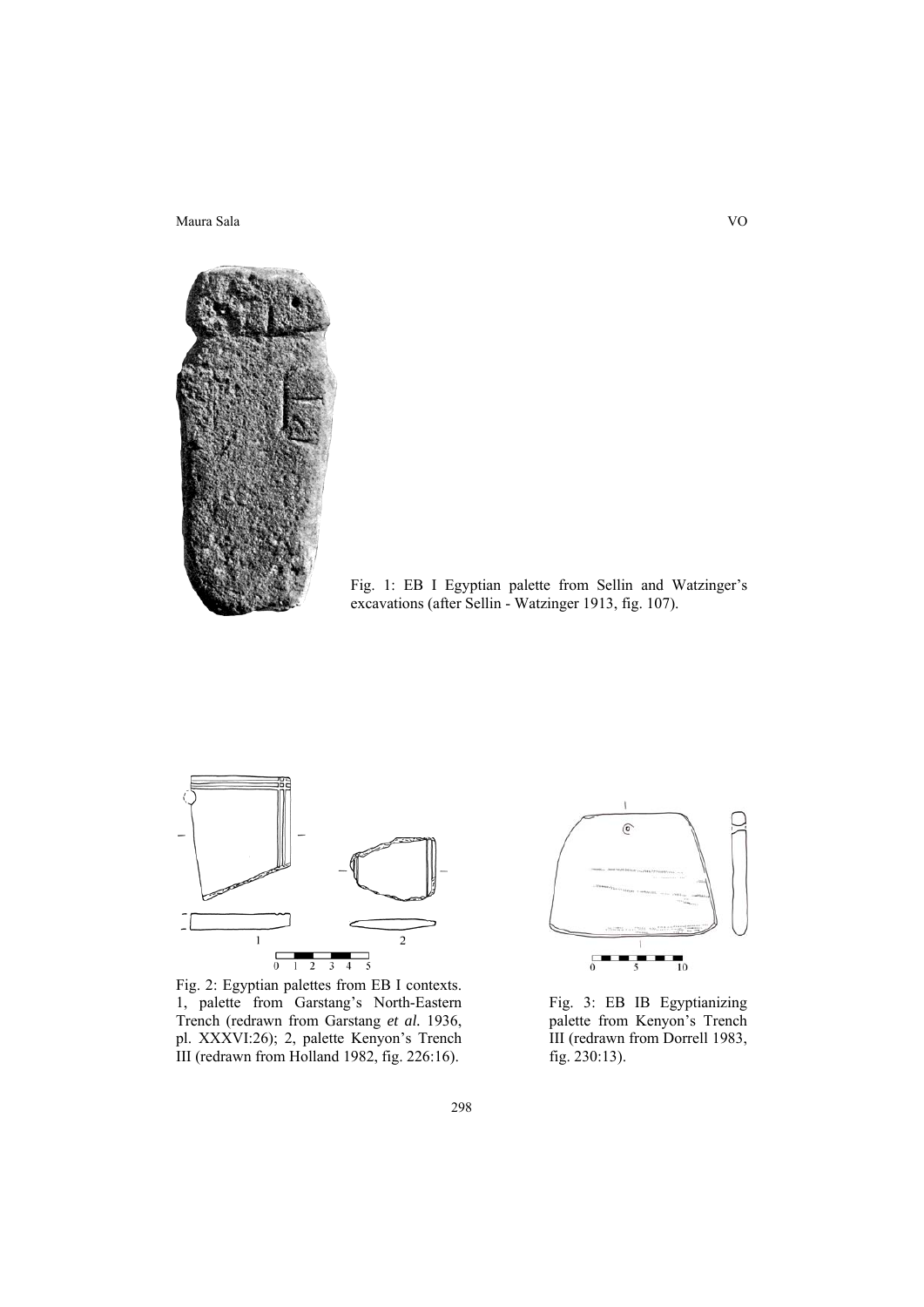

Fig. 4: Maceheads from EB I contexts. 1, macehead from Garstang's North-Eastern Trench (after Garstang *et al.* 1936, pl. XXXVI:25); 2, macehead from Sellin and Watzinger's excavation's (after Sellin - Watzinger 1913, fig. 109); 3, macehead from Kenyon's Square MI (after Holland 1983, 804, fig. 365:6); 4, macehead from Kenyon's Trench III (after Holland 1983, 804, fig. 365:1); 5, macehead from Garstang's North-Eastern Trench (after Garstang *et al.* 1936, pl. XXXVI:24); 6, macehead from Garstang's Tomb A (after Garstang 1932, pl. VII:5); 7, macehead from Kenyon's Square MI (after Holland 1983, 804, fig. 365:2); 8, macehead from Kenyon's Tomb K2 (after Kenyon 1965, fig. 5:8).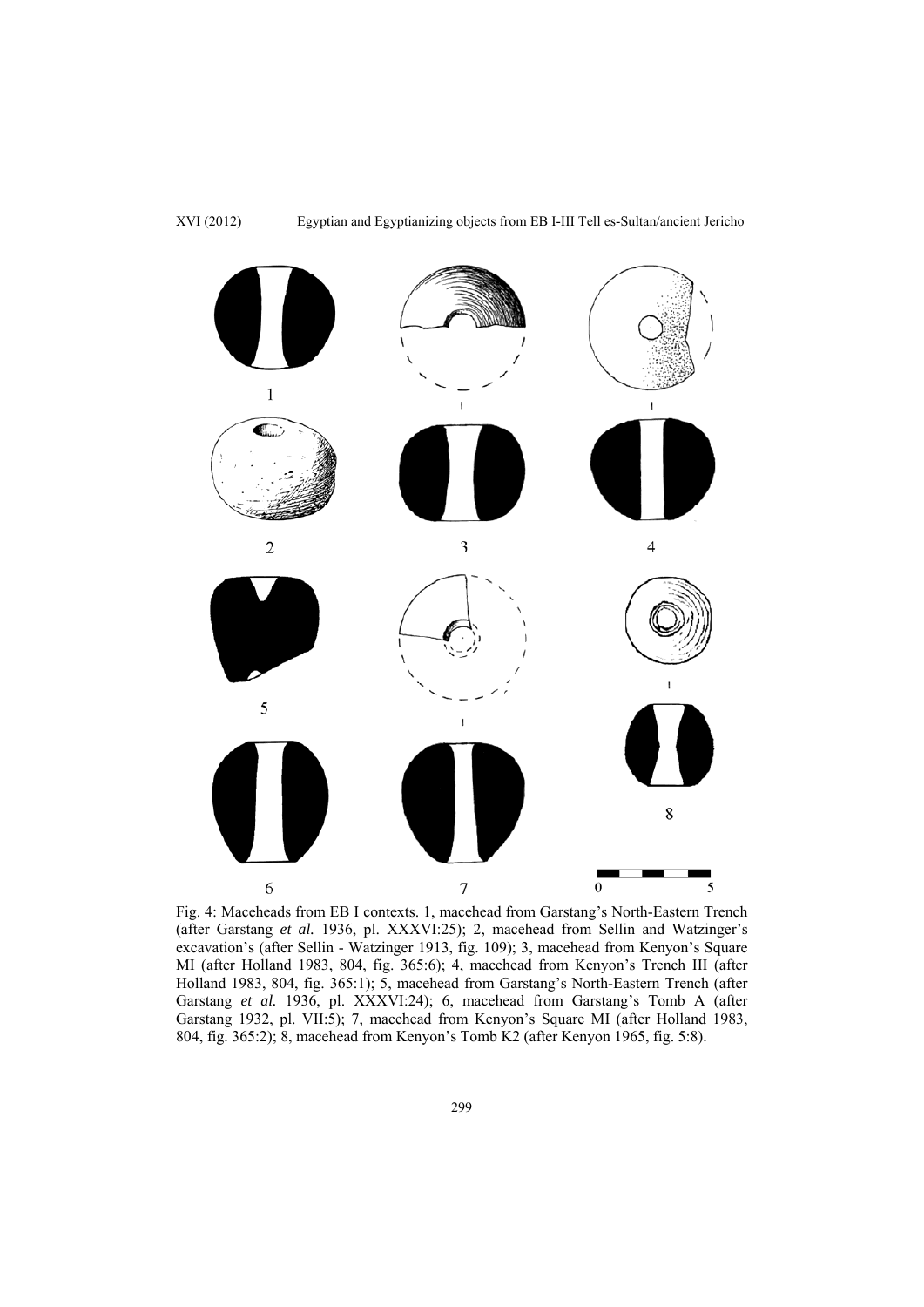

Fig. 5: EB IA lotus vases from Jericho necropolis, Tomb A114 (after Kenyon 1960, fig. 17:23) and Tomb K1 (after Kenyon 1965, fig. 12:6).



Fig. 6: EB II Egyptianizing palettes. 1, palette from Kenyon's Squares EIII-IV (after Dorrell 1983, fig. 230:12); 2, palette from Kenyon's Trench II (after Dorrell 1983, 559, pl. 21:c); 3, palette from Kenyon's Tomb D12 (after Kenyon 1960, fig. 40:3).



Fig. 7: Macehead from EB II context in Kenyon's Squares EIII-IV (after Wheeler 1982, fig. 256:2).



Fig. 8: Stone vessel from EB II context in Kenyon's Squares EIII-IV (after Dorrell 1983, fig. 229:17).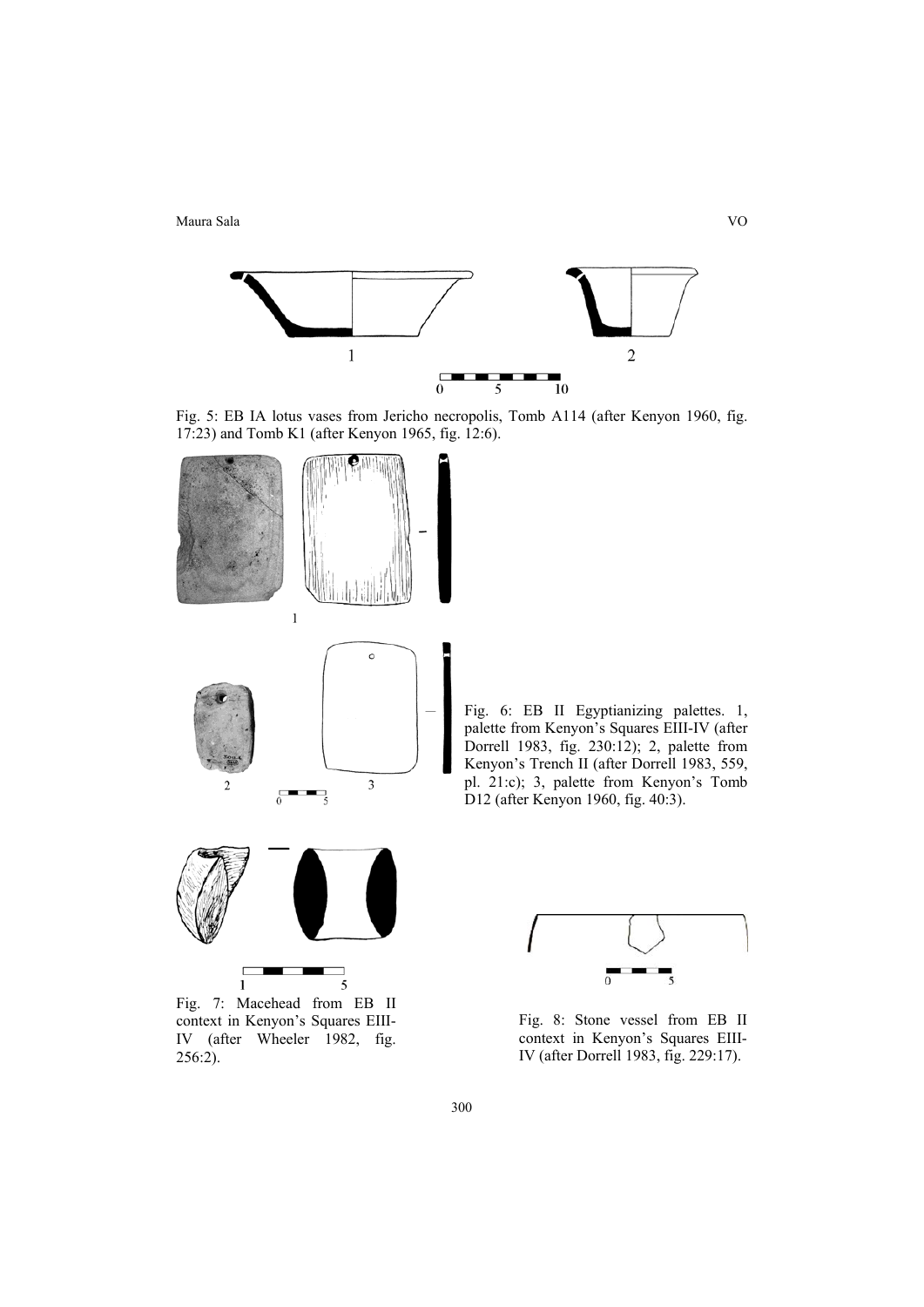

XVI (2012) Egyptian and Egyptianizing objects from EB I-III Tell es-Sultan/ancient Jericho

Fig. 9: Maceheads from EB III contexts. 1, macehead from Sellin and Watzinger's excavation (after Sellin - Watzinger 1913, fig. 110); 2, macehead from Kenyon's Trench II (after Holland 1983, fig. 365:3); 3, macehead from Kenyon's Trench I (after Holland 1983, fig. 365:4); 4, macehead from Kenyon's Site H (after Holland 1983, fig. 365:5); 5, macehead from Kenyon's Tomb F2 (after Kenyon 1960, 171, fig. 66:4); 6, macehead from Kenyon's Squares EIII-IV (after Holland 1983, fig. 365:10); 7, macehead from Kenyon's Squares EIII-IV (after Holland 1983, fig. 365:11); 8, macehead from Kenyon's Trench I (after Holland 1983, fig. 365:7); 9, macehead from Kenyon's Trench I (after Wheeler 1982, fig. 256:1); 10, macehead from Kenyon's Trench I (after Holland 1983, fig. 365:13).